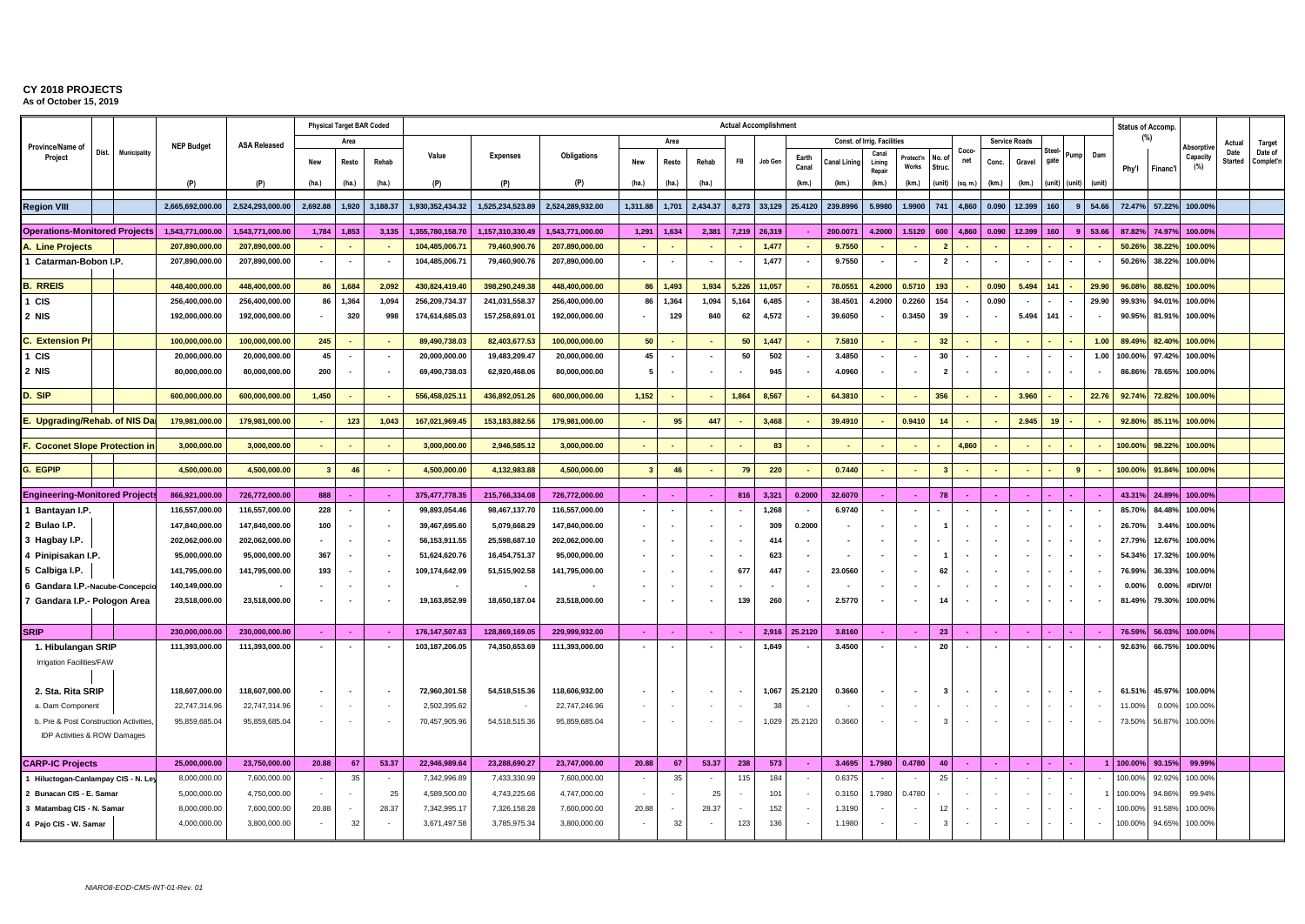|                                         |                                 |                   |                                  |                                  |                | <b>Physical Target BAR Coded</b> |          |                                 |                               |                                  |        |                          |       |                          | <b>Actual Accomplishment</b> |                |                  |                             |                    |                    |                          |       |                          |                          |                          |                | <b>Status of Accomp.</b> |                  |                    |                        |                      |
|-----------------------------------------|---------------------------------|-------------------|----------------------------------|----------------------------------|----------------|----------------------------------|----------|---------------------------------|-------------------------------|----------------------------------|--------|--------------------------|-------|--------------------------|------------------------------|----------------|------------------|-----------------------------|--------------------|--------------------|--------------------------|-------|--------------------------|--------------------------|--------------------------|----------------|--------------------------|------------------|--------------------|------------------------|----------------------|
| Province/Name of                        |                                 |                   | <b>NEP Budget</b>                | <b>ASA Released</b>              |                | Area                             |          |                                 |                               |                                  |        | Area                     |       |                          |                              |                |                  | Const. of Irrig. Facilities |                    |                    |                          |       | <b>Service Roads</b>     |                          |                          |                |                          | (%)              | Absorpti           | Actual                 | Target               |
| Project                                 | Dist.                           | Municipality      |                                  |                                  | <b>New</b>     | Resto                            | Rehab    | Value                           | <b>Expenses</b>               | Obligations                      | New    | Resto                    | Rehab | FB                       | Job Gen                      | Earth<br>Canal | Canal Lining     | Cana<br>Lining<br>Repai     | Protect'n<br>Works | No.<br><b>Stru</b> | Coco<br>net              | Conc. | Gravel                   | ster<br>gate             | Pump                     | Dam            | Phy'l                    | Financ'l         | Capacity<br>(%)    | Date<br><b>Started</b> | Date of<br>Complet'n |
|                                         |                                 |                   | (P)                              | (P)                              | (ha.)          | (ha.)                            | (ha.)    | (P)                             | (P)                           | (P)                              | (ha.)  | (ha.)                    | (ha.) |                          |                              | (km.)          | (km.)            | (km.)                       | (km.)              | (unit)             | (sq. m.)                 | (km.) | (km.)                    | unit)                    | (unit)                   | (unit)         |                          |                  |                    |                        |                      |
|                                         |                                 |                   |                                  |                                  |                |                                  |          |                                 |                               |                                  |        |                          |       |                          |                              |                |                  |                             |                    |                    |                          |       |                          |                          |                          |                |                          |                  |                    |                        |                      |
| <b>REGION 8</b>                         |                                 |                   | 2,665,692,000.00                 | 2,524,293,000.00                 | 2,692.88       | 1,920                            | 3,188.37 | 1,930,352,434.32                | 1,525,234,523.89              | 2,524,289,932.00                 | 1,312  | 1,701                    | 2,434 | 8,273                    | 33,129                       | 25.4120        | 239.8996         | 5.9980                      | 1.9900             | 741                | 4,860                    | 0.090 | 12.399                   | 160                      | 9                        | 54.66          | 72.47%                   | 57.22%           | 100.00%            |                        |                      |
|                                         |                                 |                   |                                  |                                  |                |                                  |          |                                 |                               |                                  |        |                          |       |                          |                              |                |                  |                             |                    |                    |                          |       |                          |                          |                          |                |                          |                  |                    |                        |                      |
| <b>Operations-Monitored Projects</b>    |                                 |                   | 1.543.771.000.00                 | 1.543.771.000.00                 | 1,784          | 1,853                            | 3,135    | 1,355,780,158.70                | 1,157,310,330.49              | 1,543,771,000.00                 | 1,291  | 1,634                    |       | 2,381 7,219              | 26,319                       |                | 200.0071         | 4.2000                      | 1.5120             | 600                | 4.860                    | 0.090 | 12.399                   | 160                      | -9                       | 53.66          | 87.82%                   | 74.97%           | 100.00%            |                        |                      |
|                                         |                                 |                   |                                  |                                  |                |                                  |          |                                 |                               |                                  |        |                          |       |                          |                              |                |                  |                             |                    |                    |                          |       |                          |                          |                          |                |                          |                  |                    |                        |                      |
| L. Line Projects<br>Northern Samar      |                                 |                   | 207,890,000.00<br>207,890,000.00 | 207,890,000.00<br>207,890,000.00 | $\blacksquare$ | $\overline{\phantom{a}}$         |          | 104,485,006.7<br>104,485,006.71 | 79,460,900.7<br>79,460,900.76 | 207,890,000.00<br>207,890,000.00 | $\sim$ | $\overline{\phantom{a}}$ |       | $\overline{\phantom{a}}$ | 1,477<br>1,477               |                | 9.7550<br>9.7550 | $\blacksquare$              |                    | $\overline{2}$     | $\overline{\phantom{a}}$ |       | $\overline{\phantom{a}}$ | $\sim$                   | $\overline{\phantom{a}}$ |                | 50.269<br>50.26%         | 38.22%<br>38.22% | 100.00%<br>100.00% |                        |                      |
| Catarman-Bobo                           |                                 | Catarman          | 207,890,000.00                   | 207,890,000.00                   |                |                                  |          | 104,485,006.71                  | 79,460,900.76                 | 207,890,000.00                   |        |                          |       |                          | 1,477                        |                | 9.7550           |                             |                    |                    |                          |       |                          |                          |                          |                | 50.26%                   | 38.22%           | 100.00%            | 8/20/18                | 7/22/20              |
| LP.                                     |                                 |                   |                                  |                                  |                |                                  |          |                                 |                               |                                  |        |                          |       |                          |                              |                |                  |                             |                    |                    |                          |       |                          |                          |                          |                |                          |                  |                    |                        |                      |
| B. RREIS (Rehab./Rest. of Ext'ng. Irrig |                                 |                   | 448,400,000.00                   | 448,400,000.00                   |                | 86 1,684                         | 2,092    | 430,824,419.40                  | 398,290,249.38                | 448,400,000.00                   | 86     | 1,493                    | 1,934 | 5,226                    | 11,057                       |                | 78.0551          | 4.2000                      | 0.5710             | 193                |                          | 0.090 | 5.494                    | 141                      |                          | 29.90          | 96.08%                   | 88.82%           | 100.00%            |                        |                      |
| <b>Communal Irrigation Systems</b>      |                                 |                   | 256,400,000.00                   | 256,400,000.00                   | 86             | 1,364                            | 1,094    | 256,209,734.37                  | 241,031,558.37                | 256,400,000.00                   | 86     | 1,364                    | 1,094 | 5,164                    | 6,485                        |                | 38.4501          | 4.2000                      | 0.2260             | 154                |                          | 0.090 |                          |                          |                          | 29.90          | 99.93%                   | 94.01%           | 100.00%            |                        |                      |
| <b>Northern Leyte</b>                   |                                 |                   | 91,400,000.00                    | 91,400,000.00                    |                | 736                              | 716      | 91,400,000.00                   | 90,692,402.02                 | 91,400,000.00                    |        | 736                      | 716   | 3,026                    | 2,760                        |                | 11.8972          |                             |                    | 56                 |                          |       |                          | $\overline{\phantom{a}}$ |                          | 14             | 100.00%                  | 99.23%           | 100.00%            |                        |                      |
| 1 Rizal CIS                             |                                 | Babatngor         | 5,400,000.00                     | 5,400,000.00                     |                | 30                               | 35       | 5,400,000.00                    | 5,352,000.00                  | 5,400,000.00                     |        | 30                       | 35    | 35                       | 124                          |                | 0.2410           |                             |                    |                    |                          |       |                          |                          |                          |                | 100.00%                  | 99.11%           | 100.00%            | 4/10/18                | 9/6/18               |
| 2 Sta. Elena CIS                        |                                 | Tanauan           | 3,000,000.00                     | 3,000,000.00                     |                |                                  | 50       | 3,000,000.00                    | 2,993,250.00                  | 3,000,000.00                     |        |                          | 50    | 101                      | 74                           |                | 0.2430           |                             |                    |                    |                          |       |                          |                          |                          |                | 100.00%                  | 99.78%           | 100.00%            | 5/14/18                | 8/11/18              |
| 3 Buenavista CIS<br>Balante-Alegria     |                                 | Alangalang        | 7,000,000.00                     | 7,000,000.00                     |                | 50                               |          | 7,000,000.00                    | 6,917,832.72                  | 7,000,000.00                     |        | 50                       |       | 167                      | 208                          |                | 0.1832           |                             |                    |                    |                          |       |                          |                          |                          |                | 100.009                  | 98.83%           | 100.00%            | 6/5/18                 | 12/1/18              |
| <b>CIS</b>                              | $\overline{2}$                  | La Paz            | 4,500,000.00                     | 4,500,000.00                     |                | 40                               |          | 4,500,000.00                    | 4,500,000.00                  | 4,500,000.00                     |        | 40                       |       | 75                       | 154                          |                | 0.8800           |                             |                    |                    |                          |       |                          |                          |                          |                | 100.00%                  | 100.00%          | 100.00%            | 4/10/18                | 8/7/18               |
| 5 Alahag CIS<br>Pasakay-Amahit          | $\overline{2}$                  | Jaro              | 2,000,000.00                     | 2,000,000.00                     |                | 10                               | 14       | 2,000,000.00                    | 1,995,500.00                  | 2,000,000.00                     |        | 10                       |       | 19                       | 75                           |                | 0.6650           |                             |                    |                    |                          |       |                          |                          |                          |                | 100.00%                  | 99.78%           | 100.00%            | 4/10/18                | 6/14/18              |
| <b>CIS</b><br>Hiluctogan                | $\overline{2}$                  | Tunga             | 2,000,000.00                     | 2,000,000.00                     |                | 20                               |          | 2.000.000.00                    | 2.000.000.00                  | 2,000,000.00                     |        | 20                       |       | 21                       | 99                           |                | 0.5240           |                             |                    |                    |                          |       |                          |                          |                          |                | 100.009                  | 100.00%          | 100.00%            | 6/5/18                 | 8/11/18              |
| Canlampay CIS                           | 2                               | Carigara          | 12,000,000.00                    | 12,000,000.00                    |                | 48                               | 27       | 12,000,000.00                   | 11,991,313.73                 | 12,000,000.00                    |        | 48                       | 27    | 115                      | 264                          |                | 0.1400           |                             |                    |                    |                          |       |                          |                          |                          |                | 100.00                   | 99.939           | 100.00%            | 7/23/18                | 4/17/19              |
| <b>Lobistan CIS</b>                     | $\overline{2}$                  | Carigara          | 5,000,000.00                     | 5,000,000.00                     |                | 30                               | 50       | 5,000,000.00                    | 4,991,750.00                  | 5,000,000.00                     |        | 30                       | 50    | 130                      | 143                          |                | 1.0260           |                             |                    |                    |                          |       |                          |                          |                          |                | 100.00                   | 99.849           | 100.00%            | 5/10/18                | 10/5/18              |
| 9 Macanip CIS                           | $\overline{2}$                  | Jaro              | 2,000,000.00                     | 2,000,000.00                     |                | 20                               |          | 2,000,000.00                    | 1,995,500.00                  | 2,000,000.00                     |        | 20                       |       | 44<br>64                 | 71<br>87                     |                | 0.7550           |                             |                    |                    |                          |       |                          |                          |                          |                | 100.00                   | 99.78%<br>99.78% | 100.00%            | 5/23/18<br>4/11/18     | 7/21/18<br>6/9/18    |
| 10 Hitongnob CIS<br>11 Malitbogay CIS   | $\overline{2}$<br>$\mathcal{P}$ | Dagami<br>Burauer | 2,000,000.00<br>3,000,000.00     | 2,000,000.00<br>3,000,000.00     |                | 30                               | 40       | 2,000,000.00<br>3,000,000.00    | 1,995,500.00<br>2,965,477.74  | 2,000,000.00<br>3,000,000.00     |        | 30                       | 40    | 188                      | 103                          |                | 0.5450<br>0.7680 |                             |                    |                    |                          |       |                          |                          |                          |                | 100.009<br>100.00        | 98.85%           | 100.00%<br>100.00% | 6/5/18                 | 10/18/18             |
| 12 Laray CIS                            | 3                               | Calubian          | 1,000,000.00                     | 1,000,000.00                     |                | 22                               |          | 1,000,000.00                    | 1,000,000.00                  | 1,000,000.00                     |        | 22                       |       | 52                       | 48                           |                | 0.2210           |                             |                    |                    |                          |       |                          |                          |                          |                | 100.00                   | 100.00%          | 100.00%            | 8/22/18                | 9/20/18              |
| 13 Agbanga CIS                          | $\overline{4}$                  | Palompon          | 4,000,000.00                     | 4,000,000.00                     |                |                                  | 70       | 4,000,000.00                    | 3,951,433.64                  | 4,000,000.00                     |        |                          | 70    | 88                       | 109                          |                | 0.8010           |                             |                    |                    |                          |       |                          |                          |                          |                | 100.00                   | 98.79%           | 100.00%            | 4/11/18                | 7/9/18               |
| 14 Tugbong CIS                          | $\overline{4}$                  | Kananga           | 8,000,000.00                     | 8,000,000.00                     |                | 40                               | 80       | 8,000,000.00                    | 7,928,156.77                  | 8,000,000.00                     |        | 40                       | 80    | 355                      | 107                          |                |                  |                             |                    |                    |                          |       |                          |                          |                          |                | 100.00                   | 99.10%           | 100.00%            | 4/10/18                | 10/6/18              |
| Tabunok CIS<br>$(5 \text{ (Pal.)}$      | $\Delta$                        | Palompor          | 2,500,000.00                     | 2,500,000.00                     |                |                                  | 50       | 2,500,000.00                    | 2,407,228.24                  | 2,500,000.00                     |        |                          | 50    | 210                      | 80                           |                | 0.8330           |                             |                    |                    |                          |       |                          |                          |                          |                | 100.00                   | 96.29%           | 100.00%            | 4/10/18                | 7/8/18               |
| 6 Binagyohan CIS                        | $\overline{4}$                  | Palompor          | 2,000,000.00                     | 2,000,000.00                     |                | 30                               |          | 2,000,000.00                    | 1,948,467.54                  | 2,000,000.00                     |        | 30                       |       | 52                       | 101                          |                | 0.8280           |                             |                    |                    |                          |       |                          |                          |                          |                | 100.00                   | 97.42%           | 100.00%            | 4/10/18                | 6/23/18              |
| 17 Libertad CIS                         |                                 | Kananga           | 4,000,000.00                     | 4,000,000.00                     |                | 65                               |          | 4,000,000.00                    | 3,961,880.00                  | 4,000,000.00                     |        | 65                       |       | 95                       | 137                          |                | 1.2140           |                             |                    |                    |                          |       |                          |                          |                          |                | 100.00                   | 99.05%           | 100.00%            | 4/10/18                | 7/8/18               |
| 18 Amagos CIS                           | -5                              | Bato              | 5,000,000.00                     | 5,000,000.00                     |                | 130                              | 300      | 5,000,000.00                    | 4,958,750.00                  | 5,000,000.00                     |        | 130                      | 300   | 420                      | 123                          |                |                  |                             |                    |                    |                          |       |                          |                          |                          |                | 100.00                   | 99.18%           | 100.00%            | 4/10/18                | 8/7/18               |
| 19 Esperanza CIS                        | 5                               | Matalon           | 5,000,000.00                     | 5,000,000.00                     |                | 78                               |          | 5,000,000.00                    | 4,987,809.99                  | 5,000,000.00                     |        | 78                       |       | 143                      | 208                          |                | 0.7880           |                             |                    |                    |                          |       |                          |                          |                          |                | 100.00                   | 99.76%           | 100.00%            | 4/10/18                | 8/7/18               |
| 20 Paguite CIS                          | 5                               | Abuyog            | 7,000,000.00                     | 7,000,000.00                     |                | 58                               |          | 7,000,000.00                    | 6,891,301.65                  | 7,000,000.00                     |        | 58                       |       | 430                      | 281                          |                | 0.5020           |                             |                    |                    |                          |       |                          |                          |                          |                | 100.00                   | 98.45%           | 100.00%            | 4/10/18                | 9/6/18               |
| 21 Tabunok CIS (Hil.)                   | 5                               | Hilongos          | 5,000,000.00                     | 5,000,000.00                     |                | 35                               |          | 5,000,000.00                    | 4,959,250.00                  | 5,000,000.00                     |        | 35                       |       | 222                      | 164                          |                | 0.7400           |                             |                    |                    |                          |       |                          |                          |                          |                | 100.00%                  | 99.19%           | 100.00%            | 4/10/18                | 8/7/18               |
| <b>Southern Leyte</b>                   |                                 |                   | 42,600,000.00                    | 42,600,000.00                    | 86             | 251                              | 30       | 42,600,000.00                   | 30,780,303.62                 | 42,600,000.00                    | 86     | 251                      | 30    | 1,028                    | 1,033                        |                | 7.4974           |                             |                    | 24                 | $\overline{\phantom{a}}$ |       | $\overline{\phantom{a}}$ | $\overline{\phantom{a}}$ | $\overline{\phantom{a}}$ | $\overline{7}$ | 100.00%                  | 72.25%           | 100.00%            |                        |                      |
| 1 Pong-oy CIS                           | Lone                            | San Juan          | 2,000,000.00                     | 2,000,000.00                     |                | 10                               | 10       | 2,000,000.00                    | 1,898,190.70                  | 2,000,000.00                     |        | 10                       | 10    | 38                       | 45                           |                | 0.3020           |                             |                    |                    |                          |       |                          |                          |                          |                | 100.00%                  | 94.91%           | 100.00%            | 5/21/18                | 7/19/18              |
| 2 Nahulid CIS                           | Lone                            | Libagon           | 2,300,000.00                     | 2,300,000.00                     |                | 30                               |          | 2,300,000.00                    | 2,294,820.00                  | 2,300,000.00                     |        | 30                       |       | 76                       | 65                           |                | 0.4300           |                             |                    |                    |                          |       |                          |                          |                          |                | 100.00                   | 99.77            | 100.00%            | 5/15/18                | 8/12/18              |
| 3 Tigbao CIS                            | Lone                            | Libagon           | 2,000,000.00                     | 2,000,000.00                     |                | 16                               |          | 2,000,000.00                    | 1,998,134.23                  | 2,000,000.00                     |        | 16                       |       | 92                       | 44                           |                | 0.1700           |                             |                    |                    |                          |       |                          |                          |                          |                | 100.009                  | 99.91%           | 100.00%            | 5/15/18                | 9/3/18               |
| 4 Maria Clara CIS                       | Lone                            | Maasin City       | 2,300,000.00                     | 2,300,000.00                     |                | 25                               |          | 2,300,000.00                    | 2,294,820.00                  | 2,300,000.00                     |        | 25                       |       | 97                       | 64                           |                | 0.3300           |                             |                    |                    |                          |       |                          |                          |                          |                | 100.00%                  | 99.779           | 100.00%            | 5/21/18                | 8/18/18              |
| Malibago-<br>Esperanza CIS              | .one                            | Bontoc            | 5,000,000.00                     | 5,000,000.00                     |                | 35                               |          | 5,000,000.00                    | 4,952,924.70                  | 5,000,000.00                     |        | 35                       |       | 78                       | 98                           |                | 0.7050           |                             |                    |                    |                          |       |                          |                          |                          |                | 100.009                  | 99.06%           | 100.00%            | 4/10/18                | 8/7/18               |
| Tubaon CIS                              | Lone                            | Silago            | 16,000,000.00                    | 16,000,000.00                    | 86             | 54                               |          | 16,000,000.00                   | 4,381,468.69                  | 16,000,000.00                    | 86     | 54                       |       | 127                      | 394                          |                | 3.8540           |                             |                    | 16                 |                          |       |                          |                          |                          |                | 100.00                   | 27.389           | 100.00%            | 6/14/18                | 3/10/19              |
| Badiangon-<br>Tahusan CIS               | one                             | Hinunanga         | 5,000,000.00                     | 5,000,000.00                     |                | 30                               | 20       | 5,000,000.00                    | 4,985,445.30                  | 5,000,000.00                     |        | 30                       | 20    | 168                      | 114                          |                | 0.6914           |                             |                    |                    |                          |       |                          |                          |                          |                | 100.00                   | 99.719           | 100.00%            | 4/10/18                | 8/7/18               |
| Otama-Biasong<br>CIS                    | Lone                            | Hinunanga         | 2,000,000.00                     | 2,000,000.00                     |                | 16                               |          | 2,000,000.00                    | 2,000,000.00                  | 2,000,000.00                     |        | 16                       |       | 97                       | 81                           |                | 1.0150           |                             |                    |                    |                          |       |                          |                          |                          |                | 100.00                   | 100.00%          | 100.00%            | 6/5/18                 | 9/2/18               |
| 9 Buac CIS                              | .one                            | Sogod             | 6,000,000.00                     | 6,000,000.00                     |                | 35                               |          | 6,000,000.00                    | 5,974,500.00                  | 6,000,000.00                     |        | 35                       |       | 255                      | 128                          |                |                  |                             |                    |                    |                          |       |                          |                          |                          |                | 100.00                   | 99.58%           | 100.00%            | 5/21/18                | 1/27/19              |
|                                         |                                 |                   |                                  |                                  |                |                                  |          |                                 |                               |                                  |        |                          |       |                          |                              |                |                  |                             |                    |                    |                          |       |                          |                          |                          |                |                          |                  |                    |                        |                      |
| Biliran                                 |                                 |                   | 19,200,000.00                    | 19,200,000.00                    |                | 115                              | 66       | 19,200,000.00                   | 19,123,863.90                 | 19,200,000.00                    |        | 115                      | 66    | 310                      | 377                          |                | 0.8740           |                             |                    | 10                 |                          |       | $\overline{\phantom{a}}$ |                          |                          |                | 100.00%                  | 99.60%           | 100.00%            |                        |                      |
| Virginia<br><b>Binongtoan CIS</b>       | one                             | Culaba            | 4,000,000.00                     | 4,000,000.00                     |                | 20                               | 30       | 4,000,000.00                    | 3,972,740.00                  | 4,000,000.00                     |        | 20                       | 30    | 61                       | -56                          |                |                  |                             |                    |                    |                          |       |                          |                          |                          |                | 100.00%                  | 99.329           | 100.00%            | 4/10/18                | 7/8/18               |
| 2 Villa Caneja CIS                      | Lone                            | Naval             | 3,000,000.00                     | 3,000,000.00                     |                | 20                               | 16       | 3,000,000.00                    | 2,994,750.00                  | 3,000,000.00                     |        | 20                       | 16    | 38                       | 71                           |                | 0.1100           |                             |                    | 10                 |                          |       |                          |                          |                          |                | 100.009                  | 99.83%           | 100.00%            | 4/10/18                | 7/8/18               |
| 3 Talustusan CIS                        | one                             | Naval             | 3.000.000.00                     | 3.000.000.00                     |                | 20                               | 20       | 3.000.000.00                    | 3.000.000.00                  | 3.000.000.00                     |        | 20                       |       | 95                       | 78                           |                | 0.6660           |                             |                    |                    |                          |       |                          |                          |                          |                | 100.00                   | 00.00%           | 100.00%            | 6/14/18                | 9/11/18              |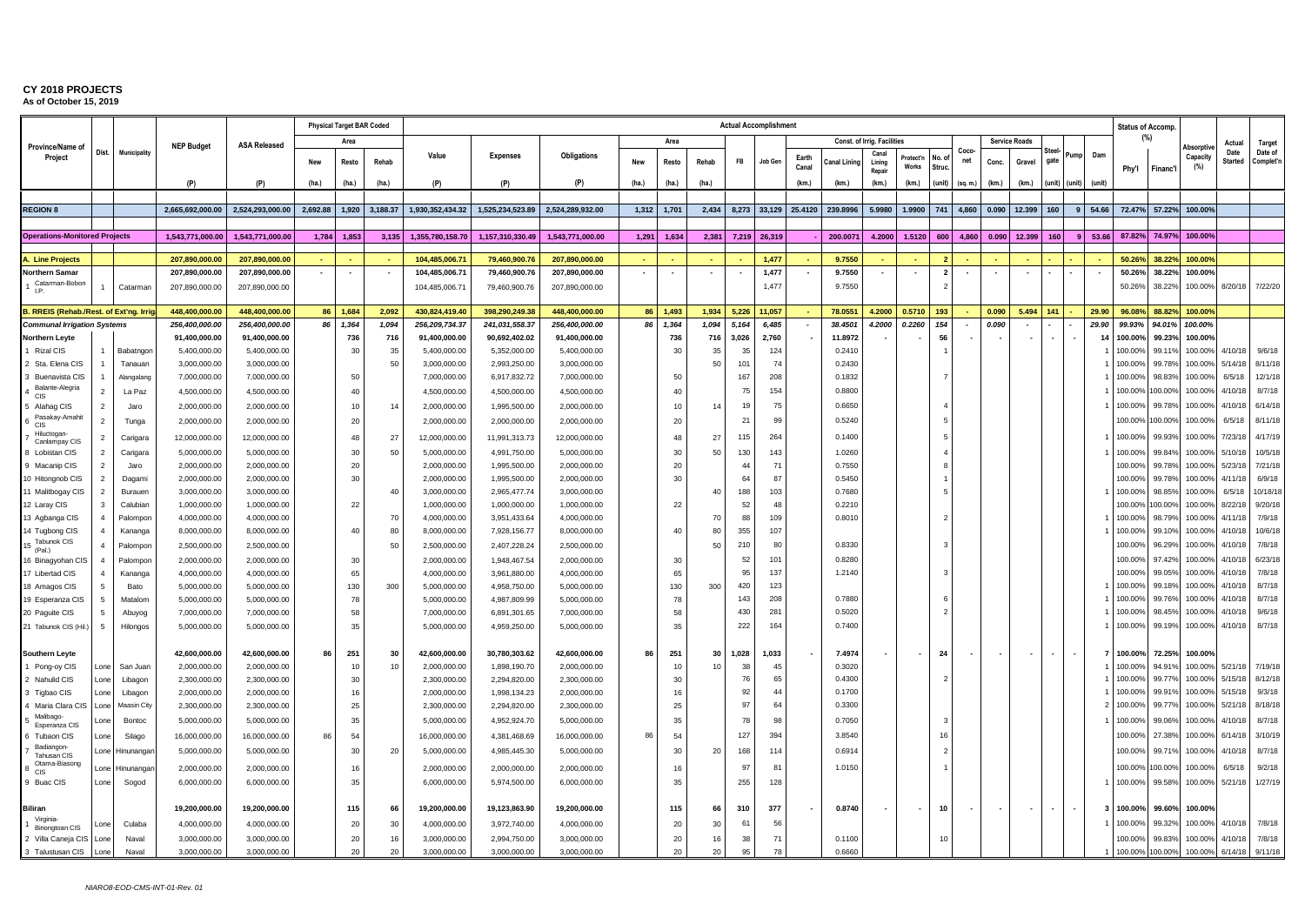|                                      |                                  |                               |                              |                              |       | <b>Physical Target BAR Coded</b> |                |                              |                              |                              |       |          |                 |            | <b>Actual Accomplishment</b> |                |                  |                             |                    |                          |             |       |                          |                          |                          |        |                    | <b>Status of Accomp.</b> |                    |                        |                      |
|--------------------------------------|----------------------------------|-------------------------------|------------------------------|------------------------------|-------|----------------------------------|----------------|------------------------------|------------------------------|------------------------------|-------|----------|-----------------|------------|------------------------------|----------------|------------------|-----------------------------|--------------------|--------------------------|-------------|-------|--------------------------|--------------------------|--------------------------|--------|--------------------|--------------------------|--------------------|------------------------|----------------------|
| Province/Name of                     |                                  |                               | <b>NEP Budget</b>            | <b>ASA Released</b>          |       | Area                             |                |                              |                              |                              |       | Area     |                 |            |                              |                |                  | Const. of Irrig. Facilities |                    |                          |             |       | <b>Service Roads</b>     |                          |                          |        |                    | (%)                      | <b>\bsorptiv</b>   | Actual                 | Target               |
| Project                              | Dist.                            | Municipality                  |                              |                              | New   | Resto                            | Rehab          | Value                        | <b>Expenses</b>              | Obligations                  | New   | Resto    | Rehab           | FB         | Job Gen                      | Earth<br>Canal | anal Lininc      | Cana<br>Lining<br>Repa      | Protect'n<br>Works | No.<br>Struc             | Coco<br>net | Conc. | Gravel                   | aate                     | <sup>2</sup> ump         | Dam    | Phy'l              | Financ'l                 | Capacity<br>(%)    | Date<br><b>Started</b> | Date of<br>Complet'n |
|                                      |                                  |                               | (P)                          | (P)                          | (ha.) | (ha.)                            | (ha.)          | (P)                          | (P)                          | (P)                          | (ha.) | (ha.)    | (ha.)           |            |                              | (km.)          | (km.)            | (km.)                       | (km.)              | (unit)                   | (sq. m.)    | (km.) | (km.)                    |                          | (unit) (unit)            | (unit) |                    |                          |                    |                        |                      |
|                                      |                                  |                               |                              |                              |       |                                  |                |                              |                              |                              |       |          |                 |            |                              |                |                  |                             |                    |                          |             |       |                          |                          |                          |        |                    |                          |                    |                        |                      |
| 4 Tubig-Ginoo CIS                    | Lone                             | Kawayar                       | 2,000,000.00                 | 2,000,000.00                 |       | 15                               |                | 2,000,000.00                 | 1,995,500.00                 | 2,000,000.00                 |       | 15       |                 | 61         | 68                           |                | 0.0980           |                             |                    |                          |             |       |                          |                          |                          |        | 100.00%            | 99.78%                   | 100.00%            | 4/10/18                | 6/8/18               |
| <b>Biliran CIS</b>                   | Lone                             | Biliran                       | 7,200,000.00                 | 7,200,000.00                 |       | 40                               |                | 7,200,000.00                 | 7,160,873.90                 | 7,200,000.00                 |       | 40       |                 | 55         | 104                          |                |                  |                             |                    |                          |             |       |                          |                          |                          |        | 100.00%            | 99.46%                   | 100.00%            | 6/4/18                 | 11/10/18             |
|                                      |                                  |                               |                              |                              |       |                                  |                |                              |                              |                              |       |          |                 |            |                              |                |                  |                             |                    |                          |             |       |                          |                          |                          |        |                    |                          |                    |                        |                      |
| Eastern Samar                        |                                  |                               | 54,000,000.00                | 54,000,000.00                |       | 115                              | 110            | 53,809,734.37                | 51,976,038.11                | 54,000,000.00                |       | 115      | 110             |            | 858                          |                | 6.5120           | 4.2000                      | 0.2040             | 30                       |             |       | $\overline{\phantom{a}}$ | $\overline{\phantom{a}}$ |                          | 3.90   | 99.65%             | 96.25%                   | 100.00%            |                        |                      |
| Aroganga CIS                         | Lone                             | Dolores                       | 5,000,000.00                 | 5,000,000.00                 |       |                                  |                | 5,000,000.00                 | 4,995,807.79                 | 5,000,000.00                 |       |          |                 |            | 120                          |                | 0.9500           |                             |                    |                          |             |       |                          |                          |                          |        | 100.00%            | 99.92%                   | 100.00%            | 4/4/18                 | 12/31/18             |
| Calma CIS                            | Lone                             | Mac Arthu                     | 4,000,000.00                 | 4,000,000.00                 |       |                                  | 10             | 4,000,000.00                 | 3,958,692.20                 | 4,000,000.00                 |       |          | 10              |            | 84                           |                | 0.5510           | 0.4690                      | 0.2040             |                          |             |       |                          |                          |                          |        | 100.00%            | 98.979                   | 100.00%            | 5/23/18                | 11/18/18             |
| San Pascual CIS                      | l one                            | Dolores                       | 20,000,000.00                | 20,000,000.00                |       |                                  | 100            | 20,000,000.00                | 19,554,658.01                | 20,000,000.00                |       |          | 100             |            | 185                          |                | 2.0500           | 2.1470                      |                    | 11                       |             |       |                          |                          |                          |        | 100.00%            | 97.77%                   | 100.00%            | 5/2/18                 | 2/25/19              |
| Balangiga CIP                        | Lone                             | Balangiga                     | 11,500,000.00                | 11,500,000.00                |       | 50                               |                | 11,500,000.00                | 11,481,170.16                | 11,500,000.00                |       | 50       |                 |            | 212                          |                | 2.6110           | 0.0120                      |                    |                          |             |       |                          |                          |                          |        | 100.00%            | 99.849                   | 100.00%            | 5/23/18                | 5/17/19              |
| San Jose CIS<br>6 Surok-Antipolo CIS | Lone<br>Lone                     | Borongar<br>Llorente          | 2,500,000.00                 | 2,500,000.00                 |       | 10<br>15                         |                | 2,500,000.00                 | 2,491,057.93                 | 2,500,000.00                 |       | 10<br>15 |                 |            | 106<br>13                    |                | 0.3500           | 0.4720                      |                    |                          |             |       |                          |                          |                          | 0.90   | 100.00<br>96.83%   | 99.649<br>75.68%         | 100.00%<br>100.00% | 5/22/18<br>7/19/18     | 11/17/18<br>1/14/19  |
| Libas CIS                            | Lone                             | San Julian                    | 6,000,000.00<br>5,000,000.00 | 6,000,000.00<br>5,000,000.00 |       | 40                               |                | 5,809,734.37<br>5,000,000.00 | 4,540,881.48<br>4,953,770.54 | 6,000,000.00<br>5,000,000.00 |       | 40       |                 |            | 138                          |                |                  | 1.1000                      |                    |                          |             |       |                          |                          |                          |        | 100.00%            | 99.08%                   | 100.00%            | 4/4/18                 | 12/29/18             |
|                                      |                                  |                               |                              |                              |       |                                  |                |                              |                              |                              |       |          |                 |            |                              |                |                  |                             |                    |                          |             |       |                          |                          |                          |        |                    |                          |                    |                        |                      |
| <b>Northern Samar</b>                |                                  |                               | 14,700,000.00                | 14,700,000.00                |       | 20                               | 42             | 14,700,000.00                | 14,181,668.58                | 14,700,000.00                |       | 20       | 42              |            | 367                          |                | 2.4815           |                             | 0.0220             | 26                       |             |       |                          | $\sim$                   | $\overline{\phantom{a}}$ |        | 100.00%            | 96.47%                   | 100.00%            |                        |                      |
| Jubasan CIS                          |                                  | Allen                         | 2,500,000.00                 | 2,500,000.00                 |       | 10                               |                | 2,500,000.00                 | 2,500,000.00                 | 2,500,000.00                 |       | 10       |                 |            | 34                           |                | 1.1840           |                             |                    | 1 <sub>1</sub>           |             |       |                          |                          |                          |        | 100.00             | 00.009                   | 100.00%            | 7/2018                 | 10/31/18             |
| 2 Rosario CIS                        |                                  | Rosario                       | 2,000,000.00                 | 2,000,000.00                 |       |                                  | 15             | 2,000,000.00                 | 2,000,000.00                 | 2,000,000.00                 |       |          | 15              |            | 53                           |                | 0.4310           |                             |                    |                          |             |       |                          |                          |                          |        | 100.00%            | 00.00%                   | 100.00%            | 7/2018                 | 10/31/18             |
| 3 Kinaguitman CIS                    |                                  | Allen                         | 1,500,000.00                 | 1,500,000.00                 |       |                                  | $\overline{7}$ | 1,500,000.00                 | 1,496,620.00                 | 1,500,000.00                 |       |          |                 |            | 27                           |                | 0.2135           |                             | 0.0220             |                          |             |       |                          |                          |                          |        | 100.00             | 99.779                   | 100.00%            | 7/2018                 | 9/30/18              |
| 4 Allen CIS                          |                                  | Allen                         | 1,500,000.00                 | 1,500,000.00                 |       |                                  | 5              | 1,500,000.00                 | 985,075.58                   | 1,500,000.00                 |       |          |                 |            | 77                           |                | 0.2190           |                             |                    |                          |             |       |                          |                          |                          |        | 100.00             | 65.679                   | 100.00%            | 6/4/18                 | 10/1/18              |
| 5 Mapno CIS                          | $\overline{2}$                   | Palapag                       | 4,200,000.00                 | 4,200,000.00                 |       | 10                               |                | 4,200,000.00                 | 4,200,000.00                 | 4,200,000.00                 |       | 10       |                 |            | 101                          |                | 0.2400           |                             |                    |                          |             |       |                          |                          |                          |        | 100.00%            | 100.00%                  | 100.00%            | 7/4/18                 | 1/30/18              |
| 6 Coroconog CIS                      | $\overline{2}$                   | San Roque                     | 3,000,000.00                 | 3,000,000.00                 |       |                                  | 15             | 3,000,000.00                 | 2,999,973.00                 | 3,000,000.00                 |       |          | 15              |            | 75                           |                | 0.1940           |                             |                    |                          |             |       |                          |                          |                          |        | 100.00%            | 100.00%                  | 100.00%            | 7/2018                 | 12/29/18             |
|                                      |                                  |                               |                              |                              |       |                                  |                |                              |                              |                              |       |          |                 |            |                              |                |                  |                             |                    |                          |             |       |                          |                          |                          |        |                    |                          |                    |                        |                      |
| Samar                                |                                  |                               | 34,500,000.00                | 34,500,000.00                |       | 127                              | 130            | 34,500,000.00                | 34,277,282.14                | 34,500,000.00                |       | 127      | 130             | 800        | 1,090                        |                | 9.1880           |                             |                    | 8                        |             | 0.090 | $\overline{\phantom{a}}$ | $\sim$                   |                          |        | 100.00%            | 99.35%                   | 100.00%            |                        |                      |
| Napuro CIS                           |                                  | Sta. Margarit                 | 3,500,000.00                 | 3,500,000.00                 |       |                                  | 45             | 3,500,000.00                 | 3,472,225.55                 | 3,500,000.00                 |       |          | 45              | 54         | 223                          |                | 1.6020           |                             |                    |                          |             |       |                          |                          |                          |        | 100.00             | 99.219                   | 100.00%            | 4/3/18                 | 9/29/18              |
| 2 Danao CIS                          |                                  | Calbayog City                 | 5,000,000.00                 | 5,000,000.00                 |       | 20                               |                | 5,000,000.00                 | 4,970,306.04                 | 5,000,000.00                 |       | 20       |                 | 118        | 144                          |                | 1.5590           |                             |                    |                          |             | 0.090 |                          |                          |                          |        | 100.00             | 99.41                    | 100.00%            | 4/3/18                 | 12/28/18             |
| Cag-anibong<br>C1S                   |                                  | Calbayog City                 | 3,000,000.00                 | 3,000,000.00                 |       | -5                               | 30             | 3,000,000.00                 | 2,987,400.00                 | 3,000,000.00                 |       |          | 30              | 34         | 96                           |                | 0.6200           |                             |                    |                          |             |       |                          |                          |                          |        | 100.00%            | 99.58%                   | 100.00%            | 3/27/18                | 9/22/18              |
| 4 Panaruan CIS                       |                                  | Sta. Margarit                 | 2,000,000.00                 | 2,000,000.00                 |       |                                  | 20             | 2,000,000.00                 | 1,976,787.96                 | 2,000,000.00                 |       |          | 20              | 38         | 54                           |                | 1.1170           |                             |                    |                          |             |       |                          |                          |                          |        | 100.00             | 98.849                   | 00.00%             | 4/3/18                 | 9/29/18              |
| 5 Pajo CIS                           |                                  | Tarangnar                     | 3,000,000.00                 | 3,000,000.00                 |       | 32                               |                | 3,000,000.00                 | 2,974,198.88                 | 3,000,000.00                 |       | 32       |                 | 123        | 129                          |                | 0.1200           |                             |                    |                          |             |       |                          |                          |                          |        | 100.00             | 99.149                   | 100.00%            | 4/3/18                 | 12/28/18             |
| 6 Ton-ok CIS<br>Mabini CIS           |                                  | Calbayog City<br>Calbayog Cit | 2,000,000.00<br>2,000,000.00 | 2,000,000.00<br>2,000,000.00 |       | -5<br>- 5                        | 10             | 2,000,000.00<br>2,000,000.00 | 1,984,045.18<br>1,988,262.34 | 2,000,000.00<br>2,000,000.00 |       |          | 10 <sub>1</sub> | 25         | 74<br>54                     |                | 0.2320           |                             |                    | $\overline{\phantom{a}}$ |             |       |                          |                          |                          |        | 100.00%<br>100.00% | 99.20%<br>99.41%         | 100.00%<br>100.00% | 4/30/18<br>4/30/18     | 9/26/18<br>10/26/18  |
| 3 Tutubigan CIS                      | $\overline{2}$                   | Paranas                       | 4,000,000.00                 | 4,000,000.00                 |       | 30                               |                | 4,000,000.00                 | 3,974,842.50                 | 4,000,000.00                 |       | 30       |                 | 76         | 96                           |                | 1.1170           |                             |                    |                          |             |       |                          |                          |                          |        | 100.00             | 99.379                   | 100.00%            | 3/27/18                | 11/21/18             |
| Parina-Macabitas                     |                                  |                               |                              |                              |       |                                  | 25             |                              |                              |                              |       |          | 25              | 45         | 76                           |                | 1.3590           |                             |                    |                          |             |       |                          |                          |                          |        | 100.00             | 99.339                   | 100.00%            | 3/27/18                | 9/22/18              |
| CIS<br>Camaruboan                    |                                  | Jiabong                       | 3,000,000.00                 | 3,000,000.00                 |       |                                  |                | 3,000,000.00                 | 2,979,915.00                 | 3,000,000.00                 |       |          |                 |            |                              |                |                  |                             |                    |                          |             |       |                          |                          |                          |        |                    |                          |                    |                        |                      |
| CIS                                  | $\overline{2}$<br>$\overline{2}$ | Jiabong                       | 3,000,000.00                 | 3,000,000.00                 |       | 10                               |                | 3,000,000.00                 | 2,987,875.83                 | 3,000,000.00                 |       | 10<br>20 |                 | 109<br>178 | 70<br>74                     |                | 1.2470<br>0.2150 |                             |                    |                          |             |       |                          |                          |                          |        | 100.00<br>100.00%  | 99.60%<br>99.549         | 100.00%<br>100.00% | 3/27/18<br>3/27/18     | 9/22/18<br>12/21/18  |
| 11 Calapi CIS                        |                                  | Motiong                       | 4,000,000.00                 | 4,000,000.00                 |       | 20                               |                | 4,000,000.00                 | 3,981,422.86                 | 4,000,000.00                 |       |          |                 |            |                              |                |                  |                             |                    |                          |             |       |                          |                          |                          |        |                    |                          |                    |                        |                      |
| <b>National Irrigation Systems</b>   |                                  |                               | 192,000,000.00               | 192,000,000.00               |       | 320                              | 998            | 174,614,685.03               | 157,258,691.01               | 192,000,000.00               |       | 129      | 840             | 62         | 4,572                        |                | 39,6050          |                             | 0.3450             | 39                       |             |       | 5.494                    | ###                      |                          |        | 90.95%             | 81.91%                   | 100.00%            |                        |                      |
| Northern Leyte                       |                                  |                               | 177,000,000.00               | 177,000,000.00               |       | 152                              | 860            | 166,567,100.06               | 156,439,232.16               | 177,000,000.00               |       | 129      | 840             | 62         | 4,185                        |                | 37.5730          |                             | 0.3450             | 38                       |             |       | 5.494                    | 132                      |                          |        | 94.1               | 88.38%                   | 100.00%            |                        |                      |
| Binahaan North                       |                                  | Nangalang                     | 10,000,000.00                | 10,000,000.00                |       | 12                               |                | 10,000,000.00                | 9,902,326.03                 | 10,000,000.00                |       | 12       |                 |            | 125                          |                | 1.4000           |                             | 0.1100             |                          |             |       |                          |                          |                          |        | 100.00             | 99.029                   | 100.00%            | 5/15/18                | 3/10/19              |
| 2 Binahaan North                     |                                  | Sta, Fe                       | 7,000,000.00                 | 7,000,000.00                 |       | 10                               |                | 7,000,000.00                 | 6,727,739.15                 | 7,000,000.00                 |       | 10       |                 |            | 70                           |                | 2.7570           |                             |                    |                          |             |       |                          |                          |                          |        | 100.00             | 96.11%                   | 100.00%            | 5/21/18                | 3/16/19              |
| Binahaan North                       | $\overline{2}$                   | Pastrana                      | 9,000,000.00                 | 9,000,000.00                 |       | 10                               |                | 4,383,392.65                 | 4,170,120.21                 | 9,000,000.00                 |       |          |                 |            | 96                           |                | 1.4880           |                             |                    |                          |             |       |                          |                          |                          |        | 48.70              | 46.339                   | 100.00%            | 5/21/18                | 8/14/19              |
| Binahaan South                       |                                  | Palo                          | 2,000,000.00                 | 2,000,000.00                 |       |                                  | 24             | 2,000,000.00                 | 1,939,185.09                 | 2,000,000.00                 |       |          | 24              |            | 66                           |                | 1.0045           |                             |                    |                          |             |       |                          |                          |                          |        | 100.00             | 96.969                   | 100.00%            | 10/31/18               | 7/17/19              |
| Binahaan South                       | $\overline{2}$                   | Dagami                        | 1,000,000.00                 | 1,000,000.00                 |       | 5                                |                | 1,000,000.00                 | 1,000,000.00                 | 1,000,000.00                 |       |          |                 |            | 20                           |                | 0.3870           |                             |                    |                          |             |       |                          |                          |                          |        | 100.00             | 00.009                   | 100.00%            | 5/21/18                | 1/30/18              |
| Binahaan South                       | $\overline{2}$                   | Pastrana                      | 9,000,000.00                 | 9,000,000.00                 |       | 10                               |                | 8,598,203.97                 | 6,412,338.43                 | 9,000,000.00                 |       |          |                 |            | 146                          |                | 3.1770           |                             |                    | 10                       |             |       |                          |                          |                          |        | 95.54              | 71.259                   | 100.00             | 5/21/18                | 6/13/19              |
| Lower Binahaan                       |                                  |                               |                              |                              |       | 15                               |                |                              |                              |                              |       |          |                 |            | 52                           |                | 1.4900           |                             |                    |                          |             |       |                          |                          |                          |        | 100.00%            | 99.07%                   | 100.00%            | 5/21/18                | 3/16/19              |
| <b>RIS</b><br>Lower Binahaan         |                                  | Tanauar                       | 6,000,000.00                 | 6,000,000.00                 |       |                                  |                | 6,000,000.00                 | 5,944,411.06                 | 6,000,000.00                 |       | 15       |                 |            |                              |                |                  |                             |                    |                          |             |       |                          |                          |                          |        |                    |                          |                    |                        |                      |
| <b>RIS</b>                           | $\mathcal{P}$                    | Dagami                        | 5,000,000.00                 | 5,000,000.00                 |       | 10                               |                | 5,000,000.00                 | 4,898,602.66                 | 5,000,000.00                 |       | 10       |                 |            | 45                           |                | 1.8850           |                             |                    |                          |             |       |                          |                          |                          |        | 100.00             | 97.97                    | 100.00%            | 5/21/18                | 1/20/19              |
| Lower Binahaan<br><b>RIS</b>         | $\overline{2}$                   | abontabo                      | 4,000,000.00                 | 4,000,000.00                 |       | 25                               |                | 4,000,000.00                 | 3,888,473.51                 | 4,000,000.00                 |       | 25       |                 |            | 144                          |                | 1.2090           |                             |                    |                          |             |       |                          |                          |                          |        | 100.00             | 97.219                   | 100.00%            | 5/21/18                | 7/7/19               |
| 10 Tibak RIS                         |                                  | Palo                          | 6,000,000.00                 | 6,000,000.00                 |       | 10                               |                | 2,852,876.03                 | 2,852,876.03                 | 6,000,000.00                 |       |          |                 |            | 60                           |                | 0.3845           |                             |                    |                          |             |       |                          | 19                       |                          |        | 47.55              | 47.55%                   | 100.00%            | 5/18/18                | 5/24/19              |
| 11 Tibak RIS                         |                                  | Sta. Fe                       | 2,000,000.00                 | 2,000,000.00                 |       |                                  | 30             | 2,000,000.00                 | 1,996,558.52                 | 2,000,000.00                 |       |          |                 |            | 57                           |                | 0.3570           |                             |                    |                          |             |       |                          |                          |                          |        | 100.00             | 99.839                   | 100.00%            | 5/18/18                | 2/1/19               |
| 12 Mainit RIS                        |                                  | Alangalang                    | 10,000,000.00                | 10,000,000.00                |       | 30                               | 80             | 10,000,000.00                | 9,875,042.89                 | 10,000,000.00                |       | 30       | 80              |            | 182                          |                | 1.6150           |                             |                    |                          |             |       |                          |                          |                          |        | 100.00             | 98.75                    | 100.00%            | 5/21/18                | 1/9/19               |
| 13 Mainit RIS                        |                                  | San Miguel                    | 5,000,000.00                 | 5,000,000.00                 |       | 15                               | 20             | 5,000,000.00                 | 4,956,181.80                 | 5,000,000.00                 |       | 15       | 20              |            | 70                           |                | 0.5720           |                             |                    |                          |             |       |                          | 40                       |                          |        | 100.00%            | 99.12%                   | 100.00%            | 5/21/18                | 1/8/19               |
| 14 Pongso RIS                        | $\mathcal{P}$                    | Barugo                        | 10.000.000.00                | 10.000.000.00                |       |                                  | 100            | 7.732.627.41                 | 5.481.024.43                 | 10.000.000.00                |       |          | R۵              |            | 118                          |                | 0.5300           |                             | 0.2000             |                          |             |       |                          |                          |                          |        | 77.33              | 54.81                    | 100.00%            | 6/6/18                 | 6/18/19              |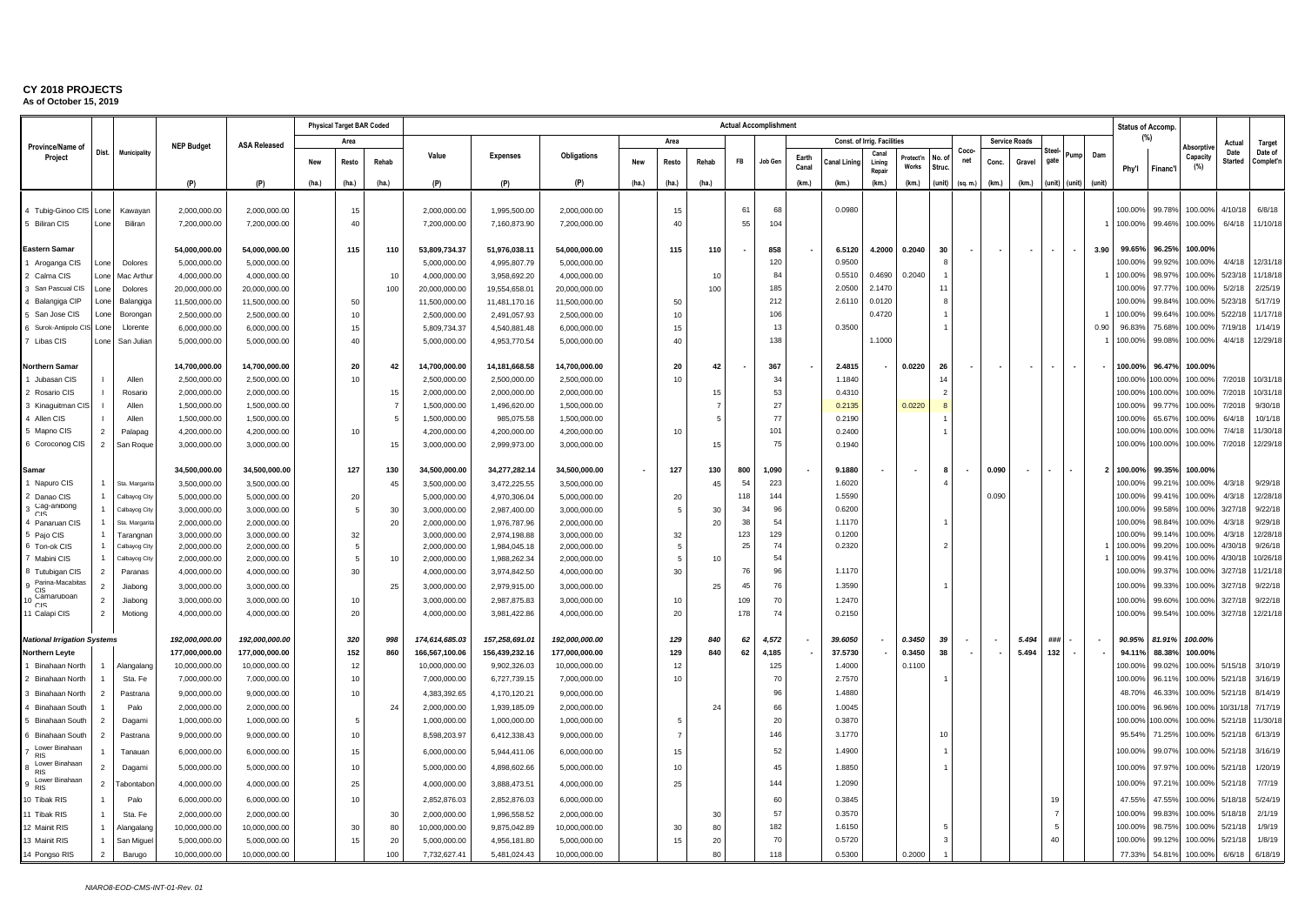|                                                                         |                          |                         |                                 |                                 |            | <b>Physical Target BAR Coded</b> |          |                                |                                |                                 |           |       |                |            | <b>Actual Accomplishment</b> |       |                  |                             |                          |                          |             |                          |                      |                          |                          |                          | <b>Status of Accomp</b> |                   |                    |                        |                      |
|-------------------------------------------------------------------------|--------------------------|-------------------------|---------------------------------|---------------------------------|------------|----------------------------------|----------|--------------------------------|--------------------------------|---------------------------------|-----------|-------|----------------|------------|------------------------------|-------|------------------|-----------------------------|--------------------------|--------------------------|-------------|--------------------------|----------------------|--------------------------|--------------------------|--------------------------|-------------------------|-------------------|--------------------|------------------------|----------------------|
| Province/Name of                                                        |                          |                         | <b>NEP Budget</b>               | <b>ASA Released</b>             |            | Area                             |          |                                |                                |                                 |           | Area  |                |            |                              |       |                  | Const. of Irrig. Facilities |                          |                          |             |                          | <b>Service Roads</b> |                          |                          |                          | (%)                     |                   | Absorptiv          | Actual                 | Target               |
| Project                                                                 | Dist.                    | Municipality            |                                 |                                 | <b>New</b> | Resto                            | Rehab    | Value                          | <b>Expenses</b>                | Obligations                     | New       | Resto | Rehab          | <b>FB</b>  | Job Gen                      | Earth | anal Lining      | Cana<br>Lining              | Protect'                 | lo. o                    | Coco<br>net | Conc.                    | Gravel               | Steel<br>gate            | Pump                     | Dam                      |                         |                   | Capacity           | Date<br><b>Started</b> | Date of<br>Complet'r |
|                                                                         |                          |                         |                                 |                                 |            |                                  |          |                                |                                |                                 |           |       |                |            |                              | Canal |                  | Repair                      | <b>Works</b>             | Struc.                   |             |                          |                      |                          |                          |                          | Phy'l                   | Financ'l          | (%)                |                        |                      |
|                                                                         |                          |                         | (P)                             | (P)                             | (ha.)      | (ha.)                            | (ha.)    | (P)                            | (P)                            | (P)                             | (ha.)     | (ha.) | (ha.)          |            |                              | (km.) | (km.)            | (km.)                       | (km.)                    | (unit)                   | (sq. m.)    | (km.)                    | (km.) (unit) (unit)  |                          |                          | (unit)                   |                         |                   |                    |                        |                      |
|                                                                         | $\overline{4}$           |                         |                                 |                                 |            |                                  |          |                                |                                |                                 |           |       |                |            |                              |       |                  |                             |                          | 5                        |             |                          |                      |                          |                          |                          |                         |                   |                    |                        | 1/9/19               |
| 15 Bao RIS<br>16 Guinarona RIS                                          |                          | Ormoc City<br>Tanauan   | 8,000,000.00<br>3,000,000.00    | 8,000,000.00<br>3,000,000.00    |            |                                  | 70<br>15 | 8,000,000.00<br>3,000,000.00   | 8,000,000.00<br>2,982,930.00   | 8,000,000.00<br>3,000,000.00    |           |       | 70<br>15       |            | 184<br>241                   |       | 1.5350<br>0.8100 |                             |                          |                          |             |                          | 0.730                |                          |                          |                          | 100.00%<br>100.00%      | 100.00%<br>99.43% | 100.00%<br>100.00% | 5/15/18<br>5/21/18     | 2/24/19              |
| 17 Guinarona RIS                                                        | $\overline{2}$           | Dagami                  | 3,000,000.00                    | 3,000,000.00                    |            |                                  | 15       | 3,000,000.00                   | 2,982,950.00                   | 3,000,000.00                    |           |       | 15             |            | 238                          |       | 1.326            |                             |                          |                          |             |                          |                      |                          |                          |                          | 100.00%                 | 99.43%            | 100.00%            | 6/15/18                | 3/21/19              |
| 18 Guinarona RIS                                                        | $\overline{\phantom{0}}$ | abontabo                | 3,000,000.00                    | 3,000,000.00                    |            |                                  | 15       | 3,000,000.00                   | 2,570,253.59                   | 3,000,000.00                    |           |       |                |            | 233                          |       | 1.1700           |                             |                          |                          |             |                          |                      |                          |                          |                          | 100.00%                 | 85.68%            | 100.00%            | 6/21/18                | 3/27/19              |
| 19 Daguitan RIS                                                         | $\overline{2}$           | Burauer                 | 3,000,000.00                    | 3,000,000.00                    |            |                                  | 35       | 3,000,000.00                   | 2,994,820.04                   | 3,000,000.00                    |           |       | 35             |            | 117                          |       | 0.8680           |                             |                          |                          |             |                          |                      |                          |                          |                          | 100.00%                 | 99.83%            | 100.00%            | 5/24/18                | 5/26/19              |
| 20 Daguitan RIS                                                         |                          | Dulag                   | 2,500,000.00                    | 2,500,000.00                    |            |                                  | 20       | 2,500,000.00                   | 2,491,000.00                   | 2,500,000.00                    |           |       | 20             |            | 112                          |       | 0.9940           |                             |                          |                          |             |                          |                      |                          |                          |                          | 100.00%                 | 99.64%            | 100.00%            | 5/21/18                | 3/17/19              |
| 21 Daguitan RIS                                                         | $\overline{2}$           | Julita                  | 2,500,000.00                    | 2,500,000.00                    |            |                                  | 10       | 2,500,000.00                   | 2,500,000.00                   | 2,500,000.00                    |           |       | 10             |            | 264                          |       | 1.1000           |                             |                          | $\overline{2}$           |             |                          |                      |                          |                          |                          | 100.00%                 | 100.00%           | 100.00%            | 5/18/18                | 5/12/19              |
| 22 Marabong RIS                                                         | 2                        | Burauer                 | 3,000,000.00                    | 3,000,000.00                    |            |                                  | 30       | 3,000,000.00                   | 2,982,940.00                   | 3,000,000.00                    |           |       | 3 <sub>0</sub> |            | 108                          |       | 0.7400           |                             |                          |                          |             |                          | 0.164                |                          |                          |                          | 100.00%                 | 99.43%            | 100.00%            | 5/25/18                | 2/28/19              |
| 23 Marabong RIS                                                         | $\overline{\phantom{0}}$ | Julita                  | 3,000,000.00                    | 3,000,000.00                    |            |                                  | 20       | 3,000,000.00                   | 2,982,940.00                   | 3,000,000.00                    |           |       | 20             |            | 190                          |       | 1.3420           |                             |                          |                          |             |                          |                      |                          |                          |                          | 100.00%                 | 99.43%            | 100.00%            | 5/24/18                | 2/27/19              |
| 24 Marabong RIS                                                         | 2                        | abontabor               | 3,000,000.00                    | 3,000,000.00                    |            |                                  | 20       | 3,000,000.00                   | 2,982,940.00                   | 3,000,000.00                    |           |       | $\overline{2}$ |            | 197                          |       | 0.7820           |                             |                          |                          |             |                          |                      |                          |                          |                          | 100.00%                 | 99.43%            | 100.00%            | 5/21/18                | 2/21/19              |
| 25 Balire North RIS                                                     | $\overline{2}$           | MacArthur               | 2,000,000.00                    | 2,000,000.00                    |            |                                  | 30       | 2,000,000.00                   | 1,996,580.00                   | 2,000,000.00                    |           |       | 30             | 37         | 101                          |       | 0.7300           |                             |                          |                          |             |                          |                      |                          |                          |                          | 100.00%                 | 99.83%            | 100.00%            | 5/15/18                | 8/2/19               |
| 26 Balire Sourth RIS                                                    | $\overline{2}$           | MacArthur               | 3,000,000.00                    | 3,000,000.00                    |            |                                  | 20       | 3,000,000.00                   | 932,791.11                     | 3,000,000.00                    |           |       | 20             |            | 89                           |       | 0.5700           |                             |                          |                          |             |                          |                      |                          |                          |                          | 100.00%                 | 31.09%            | 100.00%            | 5/15/18                | 5/19/19              |
| 27 Ibawon RIS                                                           | 2                        | Mayorga                 | 4,000,000.00                    | 4,000,000.00                    |            |                                  | 15       | 4,000,000.00                   | 4,000,000.00                   | 4,000,000.00                    |           |       | 15             | 25         | 86                           |       | 1.0000           |                             |                          |                          |             |                          |                      |                          |                          |                          | 100.00%                 | 100.00%           | 100.00%            | 5/15/18                | 2/8/19               |
| 28 Gibuga RIS                                                           | $\overline{2}$           | Dulag                   | 5,000,000.00                    | 5,000,000.00                    |            |                                  | 13       | 5,000,000.00                   | 4,979,773.64                   | 5,000,000.00                    |           |       | 13             |            | 170                          |       | 0.8700           |                             |                          |                          |             |                          |                      |                          |                          |                          | 100.00%                 | 99.60%            | 100.00%            | 5/15/18                | 2/8/19               |
| 29 Gibuga RIS                                                           | $\overline{2}$           | Mayorga                 | 5,000,000.00                    | 5,000,000.00                    |            |                                  | 13       | 5,000,000.00                   | 4,561,111.24                   | 5,000,000.00                    |           |       | 13             |            | 99                           |       | 0.8900           |                             |                          |                          |             |                          |                      |                          |                          |                          | 100.00%                 | 91.22%            | 100.00%            | 5/9/18                 | 5/6/19               |
| 30 Bito RIS                                                             | -5                       | Abuyog<br>Abuyog/       | 4,000,000.00                    | 4,000,000.00                    |            |                                  | 62       | 4,000,000.00                   | 2,564,225.96                   | 4,000,000.00                    |           |       | 62             |            | 72                           |       | 0.6300           |                             |                          |                          |             |                          |                      | 14                       |                          |                          | 100.00%                 | 64.119            | 100.00%            | 5/15/1                 | 1/31/19              |
| 31 Bito RIS                                                             |                          | Javier                  | 20,000,000.00                   | 20,000,000.00                   |            |                                  |          | 20,000,000.00                  | 19,889,096.77                  | 20,000,000.00                   |           |       |                |            | 146                          |       |                  |                             |                          |                          |             |                          | 4.600                |                          |                          |                          | 100.00%                 | 99.45%            | 100.00%            | 5/15/18                | 6/7/19               |
| 32 Bito RIS                                                             | 5                        | Javier                  | 4,000,000.00                    | 4,000,000.00                    |            |                                  | 78       | 4,000,000.00                   | 4,000,000.00                   | 4,000,000.00                    |           |       | 78             |            | 67                           |       | 1.6900           |                             |                          |                          |             |                          |                      |                          |                          |                          | 100.00%                 | 100.00%           | 100.00%            | 5/15/18                | 2/18/19              |
| Hindang-Hilongos<br><b>RIS</b>                                          | 5                        | Hilongos                | 5,000,000.00                    | 5,000,000.00                    |            |                                  | 75       | 5,000,000.00                   | 5,000,000.00                   | 5,000,000.00                    |           |       | 75             |            | 11                           |       | 0.3900           |                             |                          |                          |             |                          |                      |                          |                          |                          | 100.00%                 | 100.00%           | 100.00%            | 5/15/18                | 5/10/19              |
| Hindang-Hilongos<br><b>RIS</b>                                          | 5                        | Hindang                 | 5,000,000.00                    | 5,000,000.00                    |            |                                  | 50       | 5,000,000.00                   | 5,000,000.00                   | 5,000,000.00                    |           |       | 50             |            | 103                          |       | 1.8800           |                             | 0.0350                   | $\overline{2}$           |             |                          |                      |                          |                          |                          | 100.00%                 | 100.00%           | 100.00%            | 5/8/18                 | 5/10/19              |
|                                                                         |                          |                         |                                 |                                 |            |                                  |          |                                |                                |                                 |           |       |                |            |                              |       |                  |                             |                          |                          |             |                          |                      |                          |                          |                          |                         |                   |                    |                        |                      |
| <b>Southern Levte</b>                                                   |                          |                         | 5.000.000.00                    | 5.000.000.00                    |            |                                  | 138      | 1.946.090.45                   | 189.070.08                     | 5.000.000.00                    |           |       |                |            | 38                           |       | 0.1900           |                             |                          | $\overline{1}$           |             |                          |                      | -9                       |                          |                          | 38.92%                  | 3.78%             | 100.00%            |                        |                      |
| 1 Das-ay RIS                                                            | Lone                     | Hinunangar              | 5,000,000.00                    | 5,000,000.00                    |            |                                  | 138      | 1,946,090.45                   | 189,070.08                     | 5,000,000.00                    |           |       |                |            | 38                           |       | 0.1900           |                             |                          |                          |             |                          |                      |                          |                          |                          | 38.92%                  | 3.78%             | 100.00%            |                        | 5/15/18 12/12/19     |
|                                                                         |                          |                         |                                 |                                 |            |                                  |          |                                |                                |                                 |           |       |                |            |                              |       |                  |                             |                          |                          |             |                          |                      |                          |                          |                          |                         |                   |                    |                        |                      |
| Samar                                                                   |                          |                         | 10,000,000.00                   | 10,000,000.00                   |            | 168                              |          | 6,101,494.52                   | 630,388.77                     | 10,000,000.00                   |           |       |                |            | 349                          |       | 1.8420           |                             |                          | $\overline{\phantom{a}}$ |             | $\overline{\phantom{a}}$ |                      | $\overline{\phantom{a}}$ | $\sim$                   | $\overline{\phantom{a}}$ | 61.01%                  | 6.30%             | 100.00%            |                        |                      |
| Basey I.S.                                                              | $\overline{2}$           | Basey                   | 10,000,000.00                   | 10,000,000.00                   |            | 168                              |          | 6,101,494.52                   | 630,388.77                     | 10,000,000.00                   |           |       |                |            | 349                          |       | 1.8420           |                             |                          |                          |             |                          |                      |                          |                          |                          | 61.01%                  | 6.30%             | 100.00%            |                        | 8/22/19              |
|                                                                         |                          |                         |                                 |                                 |            |                                  |          |                                |                                |                                 |           |       |                |            |                              |       |                  |                             |                          |                          |             |                          |                      |                          |                          |                          |                         |                   |                    |                        |                      |
| <b> NIS/CIS Extension Project</b><br><b>Communal Irrigation Systems</b> |                          |                         | 100,000,000.00<br>20,000,000.00 | 100,000,000.00<br>20,000,000.00 | 245<br>45  |                                  |          | 89,490,738.03<br>20,000,000.00 | 82,403,677.53<br>19,483,209.47 | 100,000,000.00<br>20,000,000.00 | 50<br>45  |       |                | 50<br>50   | 1,447<br>502                 |       | 7.5810<br>3.4850 |                             | $\overline{\phantom{a}}$ | 32<br>30                 |             |                          |                      |                          |                          | $\mathbf{1}$             | 89.49%<br>100.00%       | 82.40%<br>97.42%  | 100.00%<br>100.00% |                        |                      |
| Northern Leyte                                                          |                          |                         | 10,000,000.00                   | 10,000,000.00                   | 30         |                                  |          | 10,000,000.00                  | 9,991,846.86                   | 10,000,000.00                   | 30        |       |                | 50         | 297                          |       | 1.7150           |                             |                          | 8                        |             |                          |                      | $\overline{\phantom{a}}$ |                          | $\overline{1}$           | 100.00%                 | 99.92%            | 100.00%            |                        |                      |
| Balocawehay CIS                                                         | 5                        | Abuyog                  | 10,000,000.00                   | 10,000,000.00                   | 30         |                                  |          | 10,000,000.00                  | 9,991,846.86                   | 10,000,000.00                   | 30        |       |                | 50         | 297                          |       | 1.7150           |                             |                          | 8                        |             |                          |                      |                          |                          |                          | 100.00%                 | 99.92%            | 100.00%            |                        | 6/14/18 12/10/18     |
|                                                                         |                          |                         |                                 |                                 |            |                                  |          |                                |                                |                                 |           |       |                |            |                              |       |                  |                             |                          |                          |             |                          |                      |                          |                          |                          |                         |                   |                    |                        |                      |
| <b>Northern Samar</b>                                                   |                          |                         | 10,000,000.00                   | 10,000,000.00                   | 15         |                                  |          | 10,000,000.00                  | 9,491,362.61                   | 10,000,000.00                   | 15        |       |                |            | 205                          |       | 1.7700           |                             |                          | 22                       |             |                          |                      |                          |                          |                          | 100.00%                 | 94.91%            | 100.00%            |                        |                      |
| San Miguel CIS                                                          |                          | Lavezares               | 10,000,000.00                   | 10,000,000.00                   | 15         |                                  |          | 10,000,000.00                  | 9,491,362.61                   | 10,000,000.00                   | 15        |       |                |            | 205                          |       | 1.7700           |                             |                          | 22                       |             |                          |                      |                          |                          |                          | 100.00%                 | 94.91%            | 100.00%            | 8/16/18                | 6/10/19              |
|                                                                         |                          |                         |                                 |                                 |            |                                  |          |                                |                                |                                 |           |       |                |            |                              |       |                  |                             |                          |                          |             |                          |                      |                          |                          |                          |                         |                   |                    |                        |                      |
| <b>National Irrigation Systems</b>                                      |                          |                         | 80,000,000.00                   | 80,000,000.00                   | 200        |                                  |          | 69,490,738.03                  | 62,920,468.06                  | 80,000,000.00                   | 5         |       |                |            | 945                          |       | 4.0960           |                             | $\overline{\phantom{a}}$ | $\overline{2}$           |             |                          |                      |                          |                          |                          | 86.86%                  | 78.65%            | 100.00%            |                        |                      |
| amar                                                                    |                          |                         | 80,000,000.00                   | 80,000,000.00                   | 200        |                                  |          | 69,490,738.03                  | 62,920,468.06                  | 80,000,000.00                   | 5         |       |                |            | 945                          |       | 4.0960           |                             |                          | $\overline{\mathbf{2}}$  |             |                          |                      | $\overline{\phantom{a}}$ | $\overline{\phantom{a}}$ |                          | 86.86%                  | 78.65%            | 100.00%            |                        |                      |
| Basey IS Ext'n.                                                         | $\overline{2}$           | Basey                   | 80,000,000.00                   | 80,000,000.00                   | 200        |                                  |          | 69,490,738.03                  | 62,920,468.06                  | 80,000,000.00                   |           |       |                |            | 945                          |       | 4.0960           |                             |                          | $\overline{2}$           |             |                          |                      |                          |                          |                          | 86.869                  | 78.65%            | 100.00%            |                        | 6/23/19              |
|                                                                         |                          |                         |                                 |                                 |            |                                  |          |                                |                                |                                 |           |       |                |            |                              |       |                  |                             |                          |                          |             |                          |                      |                          |                          |                          |                         |                   |                    |                        |                      |
| <b>SIP (Small Irrigation Projects)</b>                                  |                          |                         | 600.000.000.00                  | 600.000.000.00                  | 1,450      |                                  |          | 556,458,025.11                 | 436,892,051.26                 | 600.000.000.00                  | 1,152     |       |                | 1,864      | 8,567                        |       | 64.3810          |                             |                          | 356                      |             |                          | 3.960                |                          |                          | 22.76                    | 92.74                   | 72.82%            | 100.00%            |                        |                      |
| <b>Northern Leyte</b>                                                   |                          |                         | 135,750,000.00                  | 135,750,000.00                  | 446<br>52  |                                  |          | 135,750,000.00                 | 124,350,273.03                 | 135,750,000.00                  | 446<br>52 |       |                | 1,273      | 3,019                        |       | 22.3610          |                             |                          | 83                       |             |                          |                      |                          |                          |                          | 100.00%                 | 91.60%            | 100.00%            | 6/18/18                |                      |
| <b>Busay CIP</b><br>2 Anapaw CIP                                        | $\mathbf{1}$             | San Miguel<br>San Migue | 15,612,000.00<br>25,000,000.00  | 15,612,000.00<br>25,000,000.00  | 100        |                                  |          | 15,612,000.00<br>25,000,000.00 | 9,213,337.09<br>24,818,833.54  | 15,612,000.00<br>25,000,000.00  | 100       |       |                | 132<br>180 | 378<br>314                   |       | 5.5360<br>5.7050 |                             |                          | 21<br>20                 |             |                          |                      |                          |                          |                          | 100.00%<br>100.00%      | 59.01%<br>99.28%  | 100.00%<br>100.00% | 6/18/18                | 4/13/19<br>3/14/19   |
| 3 Batug CIP                                                             | $\overline{2}$           | Jaro                    | 10,000,000.00                   | 10,000,000.00                   | 80         |                                  |          | 10,000,000.00                  | 10,000,000.00                  | 10,000,000.00                   | 80        |       |                | 43         | 350                          |       | 3.0680           |                             |                          | 16                       |             |                          |                      |                          |                          |                          | 100.00%                 | 100.00%           | 100.00%            | 5/3/18                 | 11/28/18             |
| Labiranan CIP                                                           | $\overline{2}$           | Dulag                   | 15,000,000.00                   | 15,000,000.00                   | 30         |                                  |          | 15,000,000.00                  | 14,753,835.61                  | 15,000,000.00                   | 30        |       |                | 106        | 304                          |       | 2.9580           |                             |                          | 5                        |             |                          |                      |                          |                          | $\mathbf{1}$             | 100.00%                 | 98.36%            | 100.00%            | 7/2/18                 | 3/27/19              |
| Caltayan CIP                                                            | 2                        | La Paz                  | 7,638,000.00                    | 7,638,000.00                    | 8          |                                  |          | 7,638,000.00                   | 7,638,000.00                   | 7,638,000.00                    |           |       |                | 14         | 231                          |       | 1.2595           |                             |                          | 8                        |             |                          |                      |                          |                          |                          | 100.00%                 | 100.00%           | 100.00%            | 5/9/18                 | 10/5/18              |
| 6 Sambulawan Cll                                                        | $\mathbf{3}$             | Leyte                   | 6,000,000.00                    | 6,000,000.00                    | 30         |                                  |          | 6,000,000.00                   | 5,896,377.39                   | 6,000,000.00                    | 30        |       |                | 35         | 124                          |       | 1.5150           |                             |                          |                          |             |                          |                      |                          |                          | $\overline{1}$           | 100.00%                 | 98.27%            | 100.00%            | 6/18/18                | 11/14/18             |
| Bunacan CIP                                                             | $\mathbf{3}$             | San Isidro              | 25,000,000.00                   | 25,000,000.00                   |            |                                  |          | 25,000,000.00                  | 21,003,227.09                  | 25,000,000.00                   |           |       |                | 169        | 375                          |       |                  |                             |                          |                          |             |                          |                      |                          |                          | $\overline{1}$           | 100.00%                 | 84.01%            | 100.00%            | 7/30/18                | 5/25/19              |
| 8 San Pedro CIP                                                         | $\overline{4}$           | Albuera                 | 7,500,000.00                    | 7,500,000.00                    | 30         |                                  |          | 7,500,000.00                   | 7,500,000.00                   | 7,500,000.00                    | 30        |       |                | 50         | 136                          |       | 0.6500           |                             |                          |                          |             |                          |                      |                          |                          |                          | 1 100.00%               | 100.00%           | 100.00%            | 5/9/18                 | 12/4/18              |
|                                                                         |                          |                         |                                 |                                 |            |                                  |          |                                |                                |                                 |           |       |                |            |                              |       |                  |                             |                          |                          |             |                          |                      |                          |                          |                          |                         |                   |                    |                        |                      |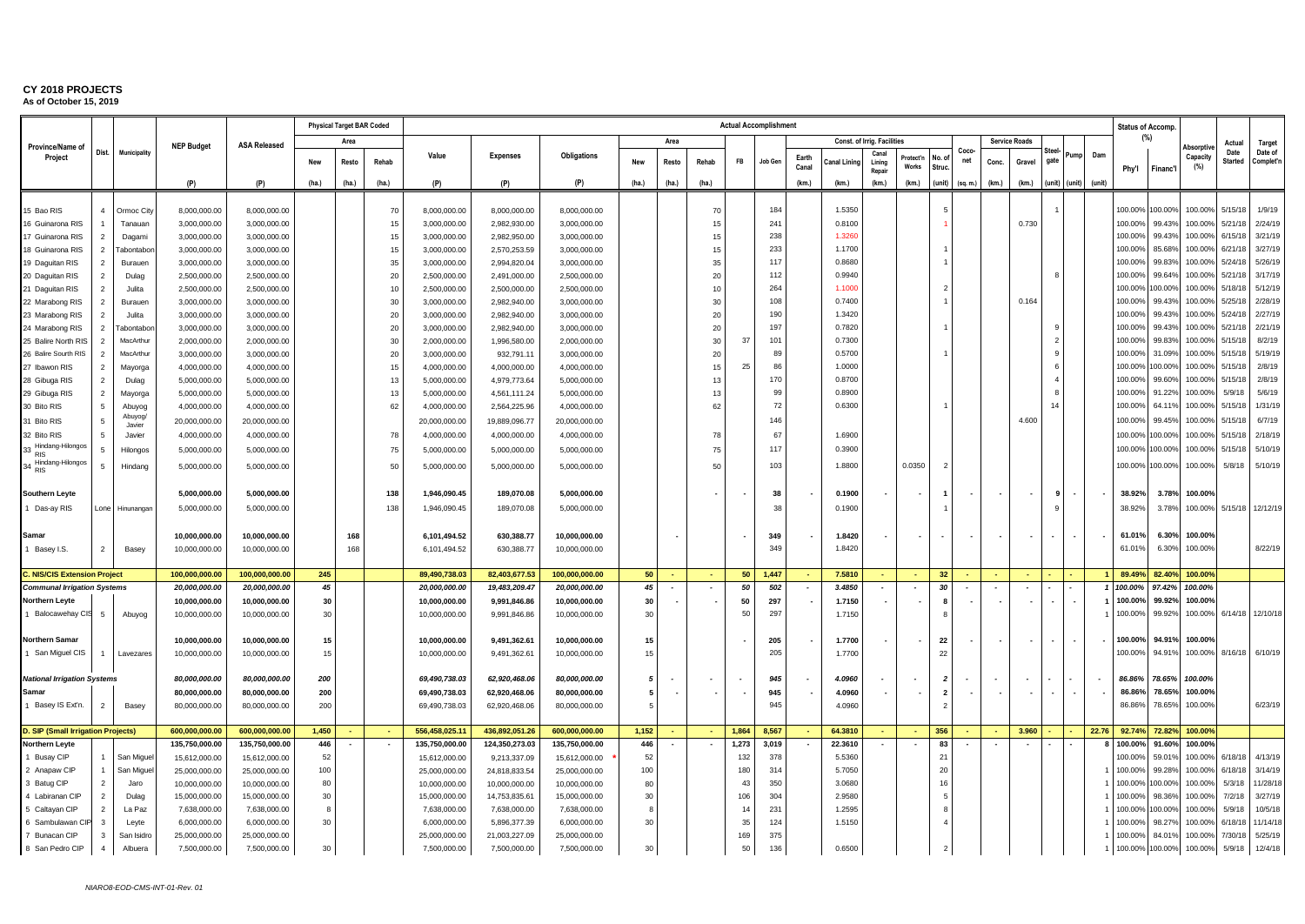|                                           |                                  |                         |                               |                               |          |       | <b>Physical Target BAR Coded</b> |                               |                              |                               |          |       |       |          | <b>Actual Accomplishment</b> |                |                  |                             |                          |               |                          |       |                          |        |        |        |                    | <b>Status of Accomp.</b> |                    |                        |                      |
|-------------------------------------------|----------------------------------|-------------------------|-------------------------------|-------------------------------|----------|-------|----------------------------------|-------------------------------|------------------------------|-------------------------------|----------|-------|-------|----------|------------------------------|----------------|------------------|-----------------------------|--------------------------|---------------|--------------------------|-------|--------------------------|--------|--------|--------|--------------------|--------------------------|--------------------|------------------------|----------------------|
| Province/Name of                          |                                  |                         | <b>NEP Budget</b>             | <b>ASA Released</b>           |          | Area  |                                  |                               |                              |                               |          | Area  |       |          |                              |                |                  | Const. of Irrig. Facilities |                          |               |                          |       | <b>Service Roads</b>     |        |        |        |                    | (%)                      | Absorptiv          | Actual                 | Target               |
| Project                                   | Dist.                            | Municipality            |                               |                               | New      | Resto | Rehab                            | Value                         | <b>Expenses</b>              | Obligations                   |          | Resto | Rehab | FB       | Job Gen                      | Earth<br>Canal | Canal Linino     | Cana<br>Lining              | Protect'n<br>Works       | No.c<br>Struc | Coco-<br>net             | Conc. | Gravel                   | gate   | Pump   | Dam    | Phy'l              | Financ'l                 | Capacity<br>(%)    | Date<br><b>Started</b> | Date of<br>Complet'n |
|                                           |                                  |                         | (P)                           | (P)                           | (ha.)    | (ha.) | (ha.)                            | (P)                           | (P)                          | (P)                           | (ha.)    | (ha.) | (ha.) |          |                              | (km.)          | (km.)            | Repair<br>(km.)             | (km.)                    | (unit)        | (sq. m.)                 | (km.) | (km.)                    | (unit) | (unit) | (unit) |                    |                          |                    |                        |                      |
| 9 San Juan CIP                            | 5                                | Baybay                  | 14,000,000.00                 | 14,000,000.00                 | 66       |       |                                  | 14,000,000.00                 | 13.622.078.66                | 14.000.000.00                 | 66       |       |       | 479      | 622                          |                | 1.2880           |                             |                          | - 7           |                          |       |                          |        |        |        | 100.00%            | 97.30%                   | 100.00%            | 6/18/18                | 3/14/19              |
|                                           |                                  |                         |                               |                               |          |       |                                  |                               |                              |                               |          |       |       |          |                              |                |                  |                             |                          |               |                          |       |                          |        |        |        |                    |                          |                    |                        |                      |
| 10 Mahagna CIP                            | 5                                | Abuyog                  | 10,000,000.00                 | 10,000,000.00                 | 50       |       |                                  | 10,000,000.00                 | 9,904,583.65                 | 10,000,000.00                 | 50       |       |       | 65       | 185                          |                | 0.3815           |                             |                          |               |                          |       |                          |        |        |        | 100.00%            | 99.05%                   | 100.00%            | 6/25/18                | 1/20/19              |
| Southern Leyte                            |                                  |                         | 45,750,000.00                 | 45,750,000.00                 | 186      |       |                                  | 45,750,000.00                 | 15,325,387.47                | 45,750,000.00                 | 186      |       |       | 150      | 800                          |                | 4.1060           |                             | $\overline{\phantom{a}}$ | 43            |                          |       | $\blacksquare$           |        |        |        | 100.00%            | 33.50%                   | 100.00%            |                        |                      |
| 1 Kauswagan CIP                           | Lone                             | Sogod                   | 8,250,000.00                  | 8.250.000.00                  | 36       |       |                                  | 8.250.000.00                  | 343,796.14                   | 8,250,000.00                  | 36       |       |       | 43       | 166                          |                | 1.2230           |                             |                          |               |                          |       |                          |        |        |        | 100.00%            | 4.17%                    | 100.00%            | 7/23/18                | 2/16/19              |
| 2 Puntana CIP                             | Lone                             | Silago                  | 25,000,000.00                 | 25,000,000.00                 | 100      |       |                                  | 25,000,000.00                 | 14,223,093.56                | 25,000,000.00                 | 100      |       |       | 57       | 394                          |                | 1.8110           |                             |                          | 22            |                          |       |                          |        |        |        | 100.00%            | 56.899                   | 100.00%            | 6/18/18                | 5/10/19              |
| 3 Sug-angon CIP                           | Lone                             | St. Bernar              | 12,500,000.00                 | 12,500,000.00                 | 50       |       |                                  | 12,500,000.00                 | 758,497.77                   | 12,500,000.00                 | 50       |       |       | 50       | 240                          |                | 1.0720           |                             |                          | 17            |                          |       |                          |        |        |        | 100.00%            | 6.079                    | 100.00%            | 6/18/18                | 1/13/19              |
|                                           |                                  |                         |                               |                               |          |       |                                  |                               |                              |                               |          |       |       |          |                              |                |                  |                             |                          |               |                          |       |                          |        |        |        |                    |                          |                    |                        |                      |
| <b>Biliran</b>                            |                                  |                         | 21,000,000.00                 | 21,000,000.00                 | 75       |       |                                  | 21,000,000.00                 | 13,503,058.03                | 21,000,000.00                 | 75       |       |       | 138      | 491                          |                | 1.1210           |                             |                          | 29<br>17      |                          |       |                          |        |        |        | 100.00%            | 64.30%                   | 100.00%            |                        |                      |
| 1 Libtong CIP                             | Lone                             | Naval                   | 13,000,000.00                 | 13,000,000.00                 | 45       |       |                                  | 13,000,000.00                 | 12,950,000.00                | 13,000,000.00                 | 45       |       |       | 64       | 287                          |                | 0.4210           |                             |                          | 11            |                          |       |                          |        |        |        | 100.009            | 99.629                   | 100.00%            | 6/18/18                | 3/14/19              |
| 2 Capatagan CIP<br>3 Imelda CIP           | Lone                             | Almeria<br>Naval        | 5,000,000.00<br>3,000,000.00  | 5,000,000.00<br>3,000,000.00  | 20<br>10 |       |                                  | 5,000,000.00<br>3,000,000.00  | 295,456.37<br>257,601.66     | 5,000,000.00<br>3,000,000.00  | 20<br>10 |       |       | 20<br>54 | 153<br>51                    |                | 0.6720<br>0.0280 |                             |                          |               |                          |       |                          |        |        |        | 100.00%<br>100.00% | 5.91%<br>8.59%           | 100.00%<br>100.00% | 6/18/18<br>6/18/18     | 12/16/18<br>10/13/18 |
|                                           | Lone                             |                         |                               |                               |          |       |                                  |                               |                              |                               |          |       |       |          |                              |                |                  |                             |                          |               |                          |       |                          |        |        |        |                    |                          |                    |                        |                      |
| <b>Eastern Samar</b>                      |                                  |                         | 221,000,000.00                | 221,000,000.00                | 299      |       |                                  | 214,169,079.90                | 151,785,654.69               | 221,000,000.00                | 197      |       |       | 303      | 1,924                        |                | 23.3580          |                             |                          | 95            |                          |       | 3.960                    |        |        | 4.80   | 96.919             | 68.68%                   | 100.00%            |                        |                      |
| 1 Jipapad CIP                             | Lone                             | Jipapad                 | 55,000,000.00                 | 55,000,000.00                 | 60       |       |                                  | 53,416,969.22                 | 17,563,655.70                | 55,000,000.00                 | 58       |       |       | 40       | 280                          |                | 6.4300           |                             |                          | 25            |                          |       | 0.950                    |        |        |        | 97.12%             | 31.93%                   | 100.00%            | 6/22/18                | 6/16/19              |
| 2 Jepaco CIP                              | Lone                             | Can-avid                | 20,000,000.00                 | 20,000,000.00                 | 29       |       |                                  | 20,000,000.00                 | 19,624,788.27                | 20,000,000.00                 | 29       |       |       | 43       | 316                          |                | 5.1430           |                             |                          | 17            |                          |       |                          |        |        |        | 100.009            | 98.129                   | 100.00%            | 6/20/18                | 6/16/19              |
| 3 Borongan CIP                            | Lone                             | Boronga                 | 10,000,000.00                 | 10,000,000.00                 |          |       |                                  | 10,000,000.00                 | 9,823,072.91                 | 10,000,000.00                 |          |       |       |          | 138                          |                |                  |                             |                          |               |                          |       |                          |        |        |        | 100.00%            | 98.23%                   | 100.00%            | 9/12/18                | 4/9/19               |
| 4 Sulat CIP                               | l one                            | Sulat                   | 15,000,000.00                 | 15,000,000.00                 |          |       |                                  | 14,277,585.15                 | 9,610,736.86                 | 15,000,000.00                 |          |       |       | 170      | 215                          |                | 2.1500           |                             |                          |               |                          |       |                          |        |        |        | 95.18%             | 64.079                   | 100.00%            | 5/24/18                | 3/19/19              |
| 5 Sto. Tomas CIP                          | Lone                             | Sulat                   | 41,000,000.00                 | 41,000,000.00                 | 100      |       |                                  | 36,474,525.53                 | 24,003,440.91                | 41,000,000.00                 |          |       |       |          | 304                          |                | 1,9500           |                             |                          |               |                          |       |                          |        |        | 0.80   | 88.96%             | 58.549                   | 100.00%            | 9/11/18                | 9/6/19               |
| 6 Buntay CIP                              | Lone                             | Oras                    | 30,000,000.00                 | 30,000,000.00                 | 30       |       |                                  | 30,000,000.00                 | 27,964,687.54                | 30,000,000.00                 | 30       |       |       |          | 280                          |                | 3.1900           |                             |                          |               |                          |       |                          |        |        |        | 100.00%            | 93.229                   | 100.00%            | 6/21/18                | 6/15/19              |
| 7 Saurong CIP                             | Lone                             | Oras                    | 50,000,000.00                 | 50,000,000.00                 | 80       |       |                                  | 50,000,000.00                 | 43,195,272.50                | 50,000,000.00                 | 80       |       |       | 50       | 391                          |                | 4.4950           |                             |                          | 34            |                          |       | 3.010                    |        |        |        | 100.00%            | 86.39%                   | 100.00%            | 6/22/18                | 6/16/19              |
| <b>Northern Samar</b>                     |                                  |                         | 142,000,000.00                | 142,000,000.00                | 344      |       |                                  | 106,716,408.72                | 100,096,402.61               | 142,000,000.00                | 154      |       |       |          | 1,654                        |                | 7,8860           |                             |                          | 56            |                          |       | $\overline{\phantom{a}}$ |        |        |        | 75.15              | 70.49%                   | 100.00%            |                        |                      |
| 1 Cal-igang CIP                           |                                  | Catarmar                | 35,000,000.00                 | 35,000,000.00                 | 106      |       |                                  | 35,000,000.00                 | 34,398,538.16                | 35,000,000.00                 | 106      |       |       |          | 34                           |                | 2.9490           |                             |                          | 26            |                          |       |                          |        |        |        | 100.00             | 98.28%                   | 100.00%            | 6/2018                 | 5/2019               |
| 2 Cajecsan CIP                            |                                  | Mondragor               | 32,000,000.00                 | 32,000,000.00                 | 70       |       |                                  | 8,866,225.09                  | 8,866,225.09                 | 32,000,000.00                 |          |       |       |          | 172                          |                | 0.6920           |                             |                          |               |                          |       |                          |        |        |        | 27.7'              | 27.719                   | 100.00%            | 7/6/18                 | 7/1/19               |
| 3 Washington CIP                          |                                  | Catarmar                | 20,000,000.00                 | 20,000,000.00                 | 40       |       |                                  | 11,228,902.98                 | 7,282,972.20                 | 20,000,000.00                 |          |       |       |          | 338                          |                | 2.2910           |                             |                          |               |                          |       |                          |        |        |        | 56.14              | 36.419                   | 100.00%            | 7/1/18                 | 6/8/19               |
| 4 Sinimangan CIP                          |                                  | Lavezare                | 30,000,000.00                 | 30,000,000.00                 | 40       |       |                                  | 30,000,000.00                 | 29,526,896.00                | 30,000,000.00                 | 40       |       |       |          | 292                          |                |                  |                             |                          |               |                          |       |                          |        |        |        | 100.00             | 98.42%                   | 100.00%            | 5/16/18                | 4/2019               |
| 5 Dungon CIP                              |                                  | San Jose                | 3,000,000.00                  | 3,000,000.00                  | 8        |       |                                  | 3,000,000.00                  | 2,656,688.33                 | 3,000,000.00                  | 8        |       |       |          | 78                           |                | 0.0300           |                             |                          |               |                          |       |                          |        |        |        | 100.00             | 88.56%                   | 100.00%            | 7/2018                 | 12/2018              |
| 6 Gamay CIP                               | $\overline{2}$                   | Gamay                   | 10,000,000.00                 | 10,000,000.00                 |          |       |                                  | 10,000,000.00                 | 10,000,000.00                | 10,000,000.00                 |          |       |       |          | 179                          |                | 0.9370           |                             |                          |               |                          |       |                          |        |        |        | 100.009            | 100.00%                  | 100.00%            | 6/14/18                | 4/9/19               |
| 7 Himabug-at CIP                          | $\overline{2}$                   | San Roque               | 12,000,000.00                 | 12,000,000.00                 | 80       |       |                                  | 8,621,280.65                  | 7,365,082.83                 | 12,000,000.00                 |          |       |       |          | 254                          |                | 0.9870           |                             |                          |               |                          |       |                          |        |        |        | 71.84%             | 61.38%                   | 100.00%            | 8/2018                 | 3/2019               |
|                                           |                                  |                         |                               |                               |          |       |                                  |                               |                              |                               |          |       |       |          |                              |                |                  |                             |                          |               |                          |       |                          |        |        |        |                    |                          |                    |                        |                      |
| Samar                                     |                                  |                         | 34,500,000.00                 | 34,500,000.00                 | 100      |       |                                  | 33,072,536.49                 | 31,831,275.43                | 34,500,000.00                 | 94       |       |       | $\sim$   | 679                          |                | 5.5490           |                             |                          | 50            |                          |       | $\blacksquare$           |        |        | 2.96   | 95.86%             | 92.26%                   | 100.00%            |                        |                      |
| 1 Panoypoy CIP                            |                                  | Calbayog Cit            | 12,000,000.00                 | 12,000,000.00                 | 50       |       |                                  | 10,572,536.49                 | 9,488,940.40                 | 12,000,000.00                 | 44       |       |       |          | 169                          |                | 1.8210           |                             |                          |               |                          |       |                          |        |        | 0.96   | 88.10%             | 79.07%                   | 100.00%            | 5/28/18                | 8/27/19              |
| 2 Plaridel CIP                            | $\overline{2}$<br>$\overline{2}$ | Villareal<br>San Jose d | 7,500,000.00                  | 7,500,000.00                  | 30       |       |                                  | 7,500,000.00                  | 7,467,491.91                 | 7,500,000.00                  |          |       |       |          | 147<br>236                   |                | 1.642            |                             |                          | 10            |                          |       |                          |        |        |        | 100.009<br>100.00% | 99.579<br>99.48%         | 100.00%<br>100.00% | 5/28/18<br>5/28/18     | 5/22/19<br>7/21/19   |
| 3 Manangday CIP<br>4 Casandig CIP         | $\overline{2}$                   | <b>Buan</b><br>Paranas  | 10,000,000.00<br>5,000,000.00 | 10,000,000.00<br>5,000,000.00 | 20       |       |                                  | 10,000,000.00<br>5,000,000.00 | 9,947,955.66<br>4,926,887.46 | 10,000,000.00<br>5,000,000.00 | 30<br>20 |       |       |          | 127                          |                | 2.0860           |                             |                          | 37            |                          |       |                          |        |        |        | 100.00%            | 98.54%                   | 100.00%            | 3/27/18                | 12/21/18             |
|                                           |                                  |                         |                               |                               |          |       |                                  |                               |                              |                               |          |       |       |          |                              |                |                  |                             |                          |               |                          |       |                          |        |        |        |                    |                          |                    |                        |                      |
| E. Upgrading of NIS Damaged by Typ        |                                  |                         | 179,981,000.00                | 179,981,000.00                |          | 123   | 1,043                            | 167,021,969.45                | 153, 183, 882.56             | 179,981,000.00                |          | 95    | 447   |          | 3,468                        |                | 39.4910          |                             | 0.9410                   | 14            |                          |       | 2.945                    | 19     |        |        | 92.80%             | 85.11%                   | 100.00%            |                        |                      |
| <b>Northern Leyte</b>                     |                                  |                         | 179,981,000.00                | 179,981,000.00                |          | 123   | 1,043                            | 167,021,969.45                | 153, 183, 882.56             | 179,981,000.00                |          | 95    | 447   |          | 3,468                        |                | 39.4910          | $\overline{\phantom{a}}$    | 0.9410                   | 14            | $\overline{\phantom{a}}$ |       | 2.945                    | 19     |        |        | 92.80%             | 85.11%                   | 100.00%            |                        |                      |
| 1 Tibak RIS                               |                                  | Sta. Fe                 | 50,439,000.00                 | 50,439,000.00                 |          | 15    | 600                              | 42,180,632.81                 | 41,602,451.46                | 50,439,000.00                 |          |       |       |          | 226                          |                | 3.3300           |                             | 0.2600                   |               |                          |       |                          | 17     |        |        | 83.63%             | 82.48%                   | 100.00%            | 4/20/18                | 8/3/19               |
| 2 Daguitan RIS                            | 2                                | Julita                  | 12,083,000.00                 | 12,083,000.00                 |          |       | 80                               | 12,083,000.00                 | 10,251,200.19                | 12,083,000.00                 |          |       | -80   |          | 513                          |                | 4.8700           |                             |                          |               |                          |       | 2.200                    |        |        |        | 100.00%            | 84.84%                   | 100.00%            | 4/16/18                | 8/16/19              |
| 3 Daguitan RIS                            | $\overline{2}$                   | Burauen                 | 12,083,000.00                 | 12,083,000.00                 |          |       | 70                               | 12,083,000.00                 | 10,380,459.92                | 12,083,000.00                 |          |       | 70    |          | 514                          |                | 4.4000           |                             |                          |               |                          |       | 0.745                    |        |        |        | 100.009            | 85.91%                   | 100.00%            | 4/16/18                | 1/20/19              |
| 4 Balire North RIS                        | $\overline{2}$                   | MacArthu                | 35,000,000.00                 | 35,000,000.00                 |          | 15    | 33                               | 35,000,000.00                 | 31,543,688.00                | 35,000,000.00                 |          | 15    | 40    |          | 330                          |                | 5.2170           |                             | 0.0610                   |               |                          |       |                          | 2      |        |        | 100.00             | 90.12%                   | 100.00%            | 4/16/18                | 3/1/19               |
| 5 Guinarona RIS                           |                                  | Tanauan                 | 45,548,000.00                 | 45,548,000.00                 |          | 93    | 147                              | 44,433,371.59                 | 44,032,700.03                | 45,548,000.00                 |          | 80    | 147   |          | 1,015                        |                | 16.0040          |                             | 0.6200                   | $\mathbf{R}$  |                          |       |                          |        |        |        | 97.55              | 96.67%                   | 100.00%            | 4/16/18                | 10/6/19              |
| 6 Guinarona RIS                           | $\overline{2}$                   | Tabontabo               | 19,828,000.00                 | 19,828,000.00                 |          |       | 63                               | 16,241,965.05                 | 10,376,583.96                | 19,828,000.00                 |          |       | 60    |          | 432                          |                | 3.9300           |                             |                          |               |                          |       |                          |        |        |        | 81.91              | 52.339                   | 100.00%            | 4/16/18                | 10/6/19              |
| 7 Marabong RIS                            | $\overline{2}$                   | Tabontabo               | 5,000,000.00                  | 5,000,000.00                  |          |       | 50                               | 5,000,000.00                  | 4,996,799.00                 | 5,000,000.00                  |          |       | 50    |          | 438                          |                | 1.7400           |                             |                          |               |                          |       |                          |        |        |        | 100.009            | 99.949                   | 100.00%            | 4/16/18                | 1/20/19              |
|                                           |                                  |                         |                               |                               |          |       |                                  |                               |                              |                               |          |       |       |          |                              |                |                  |                             |                          |               |                          |       |                          |        |        |        |                    |                          |                    |                        |                      |
| <b>F. Coconet Slope Protection in NIS</b> |                                  |                         | 3,000,000.00                  | 3,000,000.00                  |          |       |                                  | 3,000,000.00                  | 2,946,585.12                 | 3,000,000.00                  |          |       |       |          | 83                           |                |                  |                             |                          |               | 4,860                    |       |                          |        |        |        | 100.00%            | 98.22%                   | 100.00%            |                        |                      |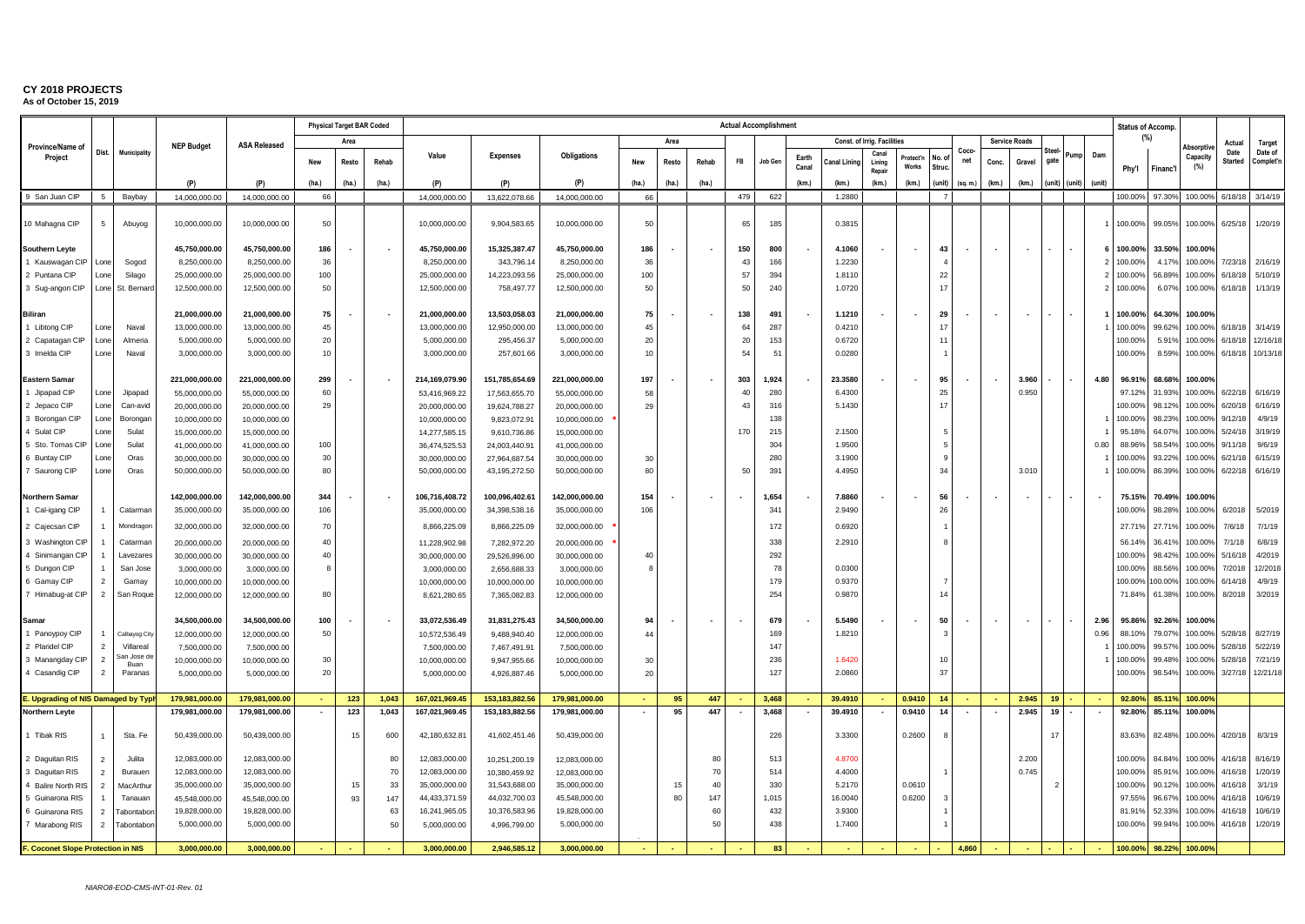|                                                                                                                                                              |                |                    |                                                                  |                     |                          | <b>Physical Target BAR Coded</b> |                |                  |                 |                    |                |                          |                          | <b>Actual Accomplishment</b> |          |                          |              |                             |                           |                          |                          |                          |                          |        |                          |                          | Status of Accomp.  |                 |                    |                        |                      |
|--------------------------------------------------------------------------------------------------------------------------------------------------------------|----------------|--------------------|------------------------------------------------------------------|---------------------|--------------------------|----------------------------------|----------------|------------------|-----------------|--------------------|----------------|--------------------------|--------------------------|------------------------------|----------|--------------------------|--------------|-----------------------------|---------------------------|--------------------------|--------------------------|--------------------------|--------------------------|--------|--------------------------|--------------------------|--------------------|-----------------|--------------------|------------------------|----------------------|
| Province/Name of                                                                                                                                             |                |                    | <b>NEP Budget</b>                                                | <b>ASA Released</b> |                          | Area                             |                |                  |                 |                    |                | Area                     |                          |                              |          |                          |              | Const. of Irria. Facilities |                           |                          |                          |                          | <b>Service Roads</b>     |        |                          |                          |                    | (%)             | Absorptive         | Actual                 | Target               |
| Project                                                                                                                                                      | Dist.          | Municipality       |                                                                  |                     | New                      | Resto                            | Rehab          | Value            | <b>Expenses</b> | <b>Obligations</b> | New            | Resto                    | Rehab                    | <b>FB</b>                    | Job Gen  | Earth<br>Canal           | Canal Lining | Canal<br>Lining<br>Repair   | Protect'n<br><b>Works</b> | No. o<br>Struc           | Coco-<br>net             | Conc.                    | Gravel                   | gate   | Pump                     | Dam                      | Phy'l              | Financ'l        | Capacity<br>(%)    | Date<br><b>Started</b> | Date of<br>Complet'n |
|                                                                                                                                                              |                |                    | (P)                                                              | (P)                 | (ha.)                    | (ha.)                            | (ha.)          | (P)              | (P)             | (P)                | (ha.)          | (ha.)                    | (ha.)                    |                              |          | (km.)                    | (km.)        | (km.)                       | (km)                      | (unit                    | (sq. m.)                 | (km.)                    | (km.)                    | (unit) | (unit)                   | (unit                    |                    |                 |                    |                        |                      |
| Samar                                                                                                                                                        |                |                    | 3.000.000.00                                                     | 3,000,000.00        | $\overline{\phantom{a}}$ | $\overline{\phantom{a}}$         |                | 3,000,000.00     | 2,946,585.12    | 3,000,000.00       |                | $\overline{\phantom{a}}$ | $\overline{\phantom{a}}$ | $\sim$                       | 83<br>83 |                          |              | $\overline{\phantom{a}}$    |                           | $\overline{\phantom{a}}$ | 4,860                    |                          | $\overline{\phantom{a}}$ |        |                          |                          | 100.00%<br>100.00% | 98.22%          | 100.00%            |                        |                      |
| 1 Basey I.S.                                                                                                                                                 |                | Basey              | 3,000,000.00                                                     | 3,000,000.00        |                          |                                  |                | 3,000,000.00     | 2,946,585.12    | 3,000,000.00       |                |                          |                          |                              |          |                          |              |                             |                           |                          | 4,860                    |                          |                          |        |                          |                          |                    | 98.22%          | 100.00%            |                        | 3/31/19              |
| <b>G. Establishment of Groundwater Pu</b>                                                                                                                    |                |                    | 4,500,000.00                                                     | 4,500,000.00        | 3 <sup>1</sup>           | 46                               | in 19          | 4,500,000.00     | 4,132,983.88    | 4,500,000.00       | 3 <sup>1</sup> | 46                       |                          | 79                           | 220      |                          | 0.7440       | a.                          |                           | $\mathbf{R}$             | ÷.                       |                          |                          |        | $\overline{\mathbf{9}}$  |                          | 100.00%            | 91.84%          | 100.00%            |                        |                      |
| Samar                                                                                                                                                        |                |                    | 4,500,000.00                                                     | 4,500,000.00        | $\mathbf{3}$             | 46                               | $\blacksquare$ | 4,500,000.00     | 4,132,983.88    | 4,500,000.00       | $\mathbf{3}$   | 46                       |                          | 79                           | 220      |                          | 0.7440       | $\overline{\phantom{a}}$    | $\overline{\phantom{a}}$  | $\mathbf{3}$             | $\overline{\phantom{a}}$ | $\overline{\phantom{a}}$ | $\overline{\phantom{a}}$ |        | 9                        |                          | 100.00%            | 91.84%          | 100.00%            |                        |                      |
| 1 Casandig PIS                                                                                                                                               |                | Gandara            | 1,000,000.00                                                     | 1,000,000.00        |                          | 10                               |                | 1,000,000.00     | 902,524.25      | 1,000,000.00       |                | 10                       |                          |                              | 42       |                          |              |                             |                           |                          |                          |                          |                          |        | -3                       |                          | 100.00%            | 90.25%          | 100.00%            | 6/29/18                | 10/26/18             |
| 2 Bangahon PIS                                                                                                                                               |                | Gandara            | 1,000,000.00                                                     | 1,000,000.00        |                          | 12                               |                | 1,000,000.00     | 814,029.00      | 1,000,000.00       |                | 12                       |                          |                              | 49       |                          | 0.2000       |                             |                           |                          |                          |                          |                          |        | $\overline{\phantom{a}}$ |                          | 100.00%            | 81.40%          | 100.00%            | 8/6/18                 | 12/3/18              |
| 3 Bangon PIS                                                                                                                                                 |                | Jiabong            | 900,000.00                                                       | 900,000.00          |                          |                                  |                | 900,000.00       | 900,000.00      | 900,000.00         |                |                          |                          | 36                           | 45       |                          | 0.4540       |                             |                           |                          |                          |                          |                          |        |                          |                          | 100.009            | 100.00%         | 100.00%            | 6/29/16                | 10/26/18             |
| 4 Matuguinao PIP                                                                                                                                             | $\overline{2}$ | Matuguinao         | 1,000,000.00                                                     | 1,000,000.00        | 3                        | 15                               |                | 1,000,000.00     | 917,087.58      | 1,000,000.00       | 3              | 15                       |                          | 25<br>18                     | 36<br>48 |                          | 0.0900       |                             |                           |                          |                          |                          |                          |        | $\overline{\mathbf{3}}$  |                          | 100.00%            | 91.71%          | 100.00%            | 7/24/18                | 11/20/18             |
| 5 Mahayag-San Vicer<br>(Catbalogan PIP)                                                                                                                      | $\overline{2}$ | Catbalogar         | 600,000.00                                                       | 600,000.00          |                          |                                  |                | 600,000.00       | 599,343.05      | 600,000.00         |                |                          |                          |                              |          |                          |              |                             |                           |                          |                          |                          |                          |        |                          |                          | 100.00%            | 99.89%          | 100.00%            | 6/19/18                | 10/16/18             |
|                                                                                                                                                              |                |                    |                                                                  |                     |                          |                                  |                |                  |                 |                    |                |                          |                          |                              |          |                          |              |                             |                           |                          |                          |                          |                          |        |                          |                          |                    |                 |                    |                        |                      |
| <b>Engineering-Monitored Projects</b>                                                                                                                        |                |                    | 866,921,000.00                                                   | 726,772,000.00      | 888                      |                                  |                | 375,477,778.35   | 215,766,334.08  | 726,772,000.00     |                |                          |                          | 816                          | 3,321    | 0.2000                   | 32.6070      |                             |                           | 78                       |                          |                          |                          |        |                          |                          |                    | 43.31% 24.89%   | 100.00%            |                        |                      |
| <b>Northern Samar</b>                                                                                                                                        |                |                    | 561,459,000.00                                                   | 561,459,000.00      | 695                      |                                  |                | 247,139,282.37   | 145,600,244.46  | 561,459,000.00     |                |                          |                          |                              | 2,614    | 0.2000                   | 6.9740       | $\sim$                      | $\overline{\phantom{a}}$  | $\overline{2}$           | $\overline{\phantom{a}}$ | $\sim$                   | $\overline{\phantom{a}}$ |        |                          |                          | 44.02%             | 25.93%          | 100.00%            |                        |                      |
| 1 Bantayan Irrig. Pr                                                                                                                                         | 2              | San Roque          | 116,557,000.00                                                   | 116,557,000.00      | 228                      |                                  |                | 99,893,054.46    | 98,467,137.70   | 116,557,000.00     |                |                          |                          |                              | 1,268    |                          | 6.9740       |                             |                           |                          |                          |                          |                          |        |                          |                          | 85.70%             | 84.48%          | 100.00%            | 9/16/18                | 3/15/19              |
| 2 Bulao Irrig. Proj.                                                                                                                                         | $\overline{2}$ | Las Navas          | 147,840,000.00                                                   | 147,840,000.00      | 100                      |                                  |                | 39,467,695.60    | 5,079,668.29    | 147,840,000.00     |                |                          |                          |                              | 309      | 0.2000                   |              |                             |                           |                          |                          |                          |                          |        |                          |                          | 26.70%             | 3.44%           | 100.00%            | 8/8/18                 |                      |
| 3 Hagbay Irrig. Proj.                                                                                                                                        | $\overline{2}$ | Las Navas          | 202,062,000.00                                                   | 202,062,000.00      |                          |                                  |                | 56, 153, 911.55  | 25,598,687.10   | 202,062,000.00     |                |                          |                          |                              | 414      |                          |              |                             |                           |                          |                          |                          |                          |        |                          |                          | 27.799             | 12.67%          | 100.00%            | 6/22/18                |                      |
| 4 Pinipisakan I.P.                                                                                                                                           | $\overline{2}$ | Las Navas          | 95,000,000.00                                                    | 95,000,000.00       | 367                      |                                  |                | 51,624,620.76    | 16,454,751.37   | 95,000,000.00      |                |                          |                          |                              | 623      |                          |              |                             |                           |                          |                          |                          |                          |        |                          |                          | 54.349             | 17.32%          | 100.00%            | 3/16/18                |                      |
| <b>Western Samar</b>                                                                                                                                         |                |                    | 305,462,000.00                                                   | 165,313,000.00      | 193                      |                                  |                | 128,338,495.98   | 70,166,089.62   | 165,313,000.00     |                | $\overline{\phantom{a}}$ | $\overline{\phantom{a}}$ | 816                          | 707      | $\overline{\phantom{a}}$ | 25.6330      | $\overline{\phantom{a}}$    | $\overline{\phantom{a}}$  | 76                       | $\blacksquare$           | $\sim$                   | $\overline{\phantom{a}}$ |        | $\blacksquare$           | $\overline{\phantom{a}}$ | 42.01%             | 22.97%          | 100.00%            |                        |                      |
| 1 Calbiga Irrig. Proj                                                                                                                                        | $\overline{2}$ | Calbiga            | 141,795,000.00                                                   | 141,795,000.00      | 193                      |                                  |                | 109,174,642.99   | 51,515,902.58   | 141,795,000.00     | $\sim$         |                          |                          | 677                          | 447      |                          | 23.0560      |                             |                           | 62                       |                          |                          |                          |        |                          |                          | 76.99%             | 36.33%          | 100.00%            |                        | 7/9/18 11/16/19      |
|                                                                                                                                                              |                |                    |                                                                  |                     |                          |                                  |                |                  |                 |                    |                |                          |                          |                              |          |                          |              |                             |                           |                          |                          |                          |                          |        |                          |                          |                    |                 |                    |                        |                      |
| Gandara I.P.<br>Nacube-<br>Concepcion Area<br>3 Gandara I.P. - Polo<br>a. Dam Component<br>b. Irrig. Facilities, Pre &<br>Post Construction Act.<br>IDP Act. |                | Gandara<br>Gandara | 140,149,000.00<br>23,518,000.00<br>4,354,147.01<br>19,163,852.99 | 23,518,000.00       |                          |                                  |                | 19,163,852.99    | 18,650,187.04   | 23.518.000.00      |                |                          |                          | 139                          | 260      |                          | 2.5770       |                             |                           | 14                       |                          |                          |                          |        |                          |                          | 0.00%<br>81.49%    | 0.00%<br>79.30% | #DIV/0!<br>100.00% | 4/13/18                | 4/7/19               |
| <b>SRIP-Monitored Projects</b>                                                                                                                               |                |                    | 230,000,000.00                                                   | 230,000,000.00      |                          |                                  |                | 176, 147, 507.63 | 128,869,169.05  | 229,999,932.00     |                |                          |                          |                              | 2,916    | 25.2120                  | 3.8160       |                             |                           | 23                       |                          |                          |                          |        |                          |                          | 76.59%             | 56.03%          | 100.00%            |                        |                      |
| <b>Northern Leyte</b>                                                                                                                                        |                |                    | 111,393,000.00                                                   | 111,393,000.00      |                          |                                  |                | 103,187,206.05   | 74,350,653.69   | 111,393,000.00     |                |                          |                          |                              | 1,849    |                          | 3.4500       | $\sim$                      |                           | 20                       | $\overline{\phantom{a}}$ |                          | $\overline{\phantom{a}}$ |        |                          |                          | 92.63%             | 66.75%          | 100.00%            |                        |                      |
| 1 Hibulangan SRIP<br>Irrigation Facilities/FAW                                                                                                               | $\mathbf{H}$   | Villaba            | 111,393,000.00                                                   | 111,393,000.00      |                          |                                  |                | 103,187,206.05   | 74,350,653.69   | 111,393,000.00     |                |                          |                          |                              | 1,849    |                          | 3.4500       |                             |                           | 20                       |                          |                          |                          |        |                          |                          | 92.63%             | 66.75%          | 100.00%            | 1/2018                 | 12/2018              |
| <b>Western Samar</b>                                                                                                                                         |                |                    | 118,607,000.00                                                   | 118,607,000.00      |                          |                                  |                | 72,960,301.58    | 54,518,515.36   | 118,606,932.00     |                |                          |                          | $\overline{\phantom{a}}$     | 1,067    | 25.2120                  | 0.3660       | $\sim$                      | $\overline{\phantom{a}}$  | $\mathbf{3}$             | $\overline{\phantom{a}}$ | $\sim$                   | $\overline{\phantom{a}}$ |        | $\overline{\phantom{a}}$ | $\overline{\phantom{a}}$ | 61.51%             | 45.97%          | 100.00%            |                        |                      |
| Sta. Rita SRIP                                                                                                                                               |                | Sta. Rita          | 118,607,000.00                                                   | 118,607,000.00      |                          |                                  |                | 72,960,301.58    | 54,518,515.36   | 118,606,932.00     |                |                          |                          |                              | 1,067    | 25.2120                  | 0.3660       |                             |                           | -3                       |                          |                          |                          |        |                          |                          | 61.51              | 45.97%          | 100.00%            | 4/23/18                | 12/31/18             |
| a. Dam Component                                                                                                                                             |                |                    | 22,747,314.96                                                    | 22,747,314.96       |                          |                                  |                | 2,502,395.62     |                 | 22,747,246.96      |                |                          |                          |                              | 38       |                          |              |                             |                           |                          |                          |                          |                          |        |                          |                          | 11.009             | 0.00%           | 100.00%            |                        |                      |
| b. Pre & Post Construction                                                                                                                                   |                |                    | 95,859,685.04                                                    | 95,859,685.04       |                          |                                  |                | 70,457,905.96    | 54,518,515.36   | 95,859,685.04      |                |                          |                          |                              | 1,029    | 25.2120                  | 0.3660       |                             |                           |                          |                          |                          |                          |        |                          |                          | 73.50%             | 56.87%          | 100.00%            |                        |                      |
| & IDP Activities & ROW Damages                                                                                                                               |                |                    |                                                                  |                     |                          |                                  |                |                  |                 |                    |                |                          |                          |                              |          |                          |              |                             |                           |                          |                          |                          |                          |        |                          |                          |                    |                 |                    |                        |                      |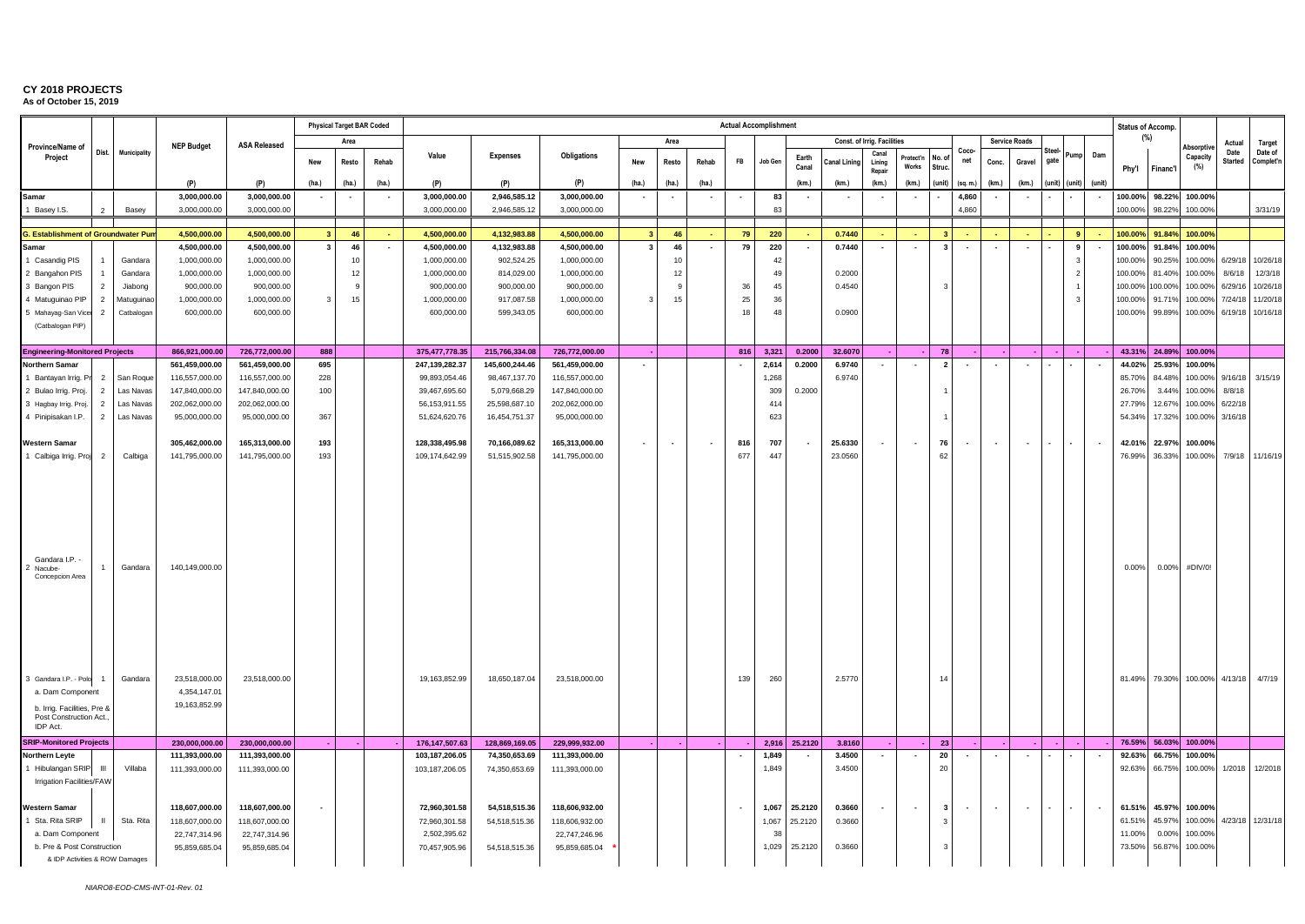|                                  |       |                |                   |                     |                          |        | <b>Physical Target BAR Coded</b> |               |                 |               |                          |                          |                |           | <b>Actual Accomplishment</b> |                |                     |                             |                           |        |                          |                          |                          |                          |                          |                          | Status of Accomp. |                 |                        |                        |                         |
|----------------------------------|-------|----------------|-------------------|---------------------|--------------------------|--------|----------------------------------|---------------|-----------------|---------------|--------------------------|--------------------------|----------------|-----------|------------------------------|----------------|---------------------|-----------------------------|---------------------------|--------|--------------------------|--------------------------|--------------------------|--------------------------|--------------------------|--------------------------|-------------------|-----------------|------------------------|------------------------|-------------------------|
| Province/Name of                 |       |                | <b>NEP Budget</b> | <b>ASA Released</b> |                          | Area   |                                  |               |                 |               |                          | Area                     |                |           |                              |                |                     | Const. of Irrig. Facilities |                           |        |                          |                          | <b>Service Roads</b>     |                          |                          |                          |                   | (%)             | Absorptiv              | Actual                 | <b>Target</b>           |
| Project                          | Dist. | Municipality   |                   |                     | <b>New</b>               | Resto  | Rehab                            | Value         | <b>Expenses</b> | Obligations   | New                      | Resto                    | Rehab          | <b>FB</b> | Job Gen                      | Earth<br>Canal | <b>Canal Lining</b> | Canal<br>Lining<br>Repair   | Protect'n No. of<br>Works | Struc. | Coco-                    | Conc.                    | Gravel                   | gate                     |                          | Pump Dam                 | Phy'l             | <b>Financ'l</b> | Capacity<br>(%)        | Date<br><b>Started</b> | Date of<br>Complet'n    |
|                                  |       |                | (P)               | (P)                 | (ha.)                    | (ha.)  | (ha.)                            | (P)           | (P)             |               | (ha)                     | (ha)                     | (ha.)          |           |                              | (km.)          | (km                 |                             | (km.)                     | (unit) | (sq. m.)                 | (km.)                    | (km.)                    | (unit) (unit)            |                          | (unit)                   |                   |                 |                        |                        |                         |
|                                  |       |                |                   |                     |                          |        |                                  |               |                 |               |                          |                          |                |           |                              |                |                     |                             |                           |        |                          |                          |                          |                          |                          |                          |                   |                 |                        |                        |                         |
|                                  |       |                |                   |                     |                          |        |                                  |               |                 |               |                          |                          |                |           |                              |                |                     |                             |                           |        |                          |                          |                          |                          |                          |                          |                   |                 |                        |                        |                         |
| <b>CARP-IC Projects</b>          |       |                | 25,000,000.00     | 23,750,000.00       | 20.88                    |        | 53.37                            | 22,946,989.64 | 23,288,690.27   | 23,747,000.00 | 20.88                    | 67                       | 53.37          | 238       | 573                          |                | 3.4695              | 1.7980                      | 0.4780                    | 40     |                          |                          |                          |                          |                          |                          | 1 100.00%         | 93.15%          | 99.99%                 |                        |                         |
| Northern Leyte                   |       |                | 8,000,000.00      | 7,600,000.00        |                          | 35     |                                  | 7,342,996.89  | 7,433,330.99    | 7,600,000.00  |                          | 35                       |                |           | 184                          |                | 0.6375              |                             |                           | 25     |                          |                          |                          |                          |                          |                          | 100.00%           | 92.92%          | 100.00%                |                        |                         |
| Hiluctogan-<br>Canlampay CIS     |       | Carigara       | 8,000,000.00      | 7,600,000.00        |                          | 35     |                                  | 7,342,996.89  | 7,433,330.99    | 7,600,000.00  |                          | 35                       |                | 115       | 184                          |                | 0.6375              |                             |                           | 25     |                          |                          |                          |                          |                          |                          | 100.00%           | 92.92%          | 100.00%                |                        | 7/2/18 11/25/18         |
| <b>Eastern Samar</b>             |       |                | 5,000,000.00      | 4,750,000.00        | $\overline{\phantom{a}}$ | $\sim$ | 25                               | 4,589,500.00  | 4,743,225.66    | 4,747,000.00  | $\overline{\phantom{a}}$ | $\overline{\phantom{a}}$ | 25             |           | 101                          | $\sim$         | 0.3150              | 1.7980                      | 0.4780                    |        | $\overline{\phantom{a}}$ |                          |                          | $\sim$                   | $\overline{\phantom{a}}$ |                          | 100.00%           | 94.86%          | 99.94%                 |                        |                         |
| 1 Bunacan CIS                    |       | one San Julian | 5,000,000.00      | 4,750,000.00        |                          |        | 25                               | 4,589,500.00  | 4,743,225.66    | 4,747,000.00  |                          |                          |                |           | 101                          |                | 0.3150              | 1.7980                      | 0.4780                    |        |                          |                          |                          |                          |                          |                          | 100.00%           | 94.86%          |                        |                        | 99.94% 3/26/18 10/21/18 |
| <b>Northern Samar</b>            |       |                | 8,000,000.00      | 7,600,000.00        | 20.88                    |        | 28.37                            | 7,342,995.17  | 7,326,158.28    | 7,600,000.00  | 20.88                    |                          | 28.37          |           | 152                          | $\sim$         | 1.3190              |                             | $\overline{\phantom{a}}$  | 12     |                          | $\overline{\phantom{a}}$ |                          | $\overline{\phantom{a}}$ | $\sim$                   |                          |                   |                 | 100.00% 91.58% 100.00% |                        |                         |
| 1 Matambag CIS                   |       | San Roque      | 8.000.000.00      | 7,600,000.00        | 20.88                    |        | 28.37                            | 7,342,995.17  | 7,326,158.28    | 7,600,000.00  | 20.88                    |                          | 28.37          |           | 152                          |                | 1.3190              |                             |                           | 12     |                          |                          |                          |                          |                          |                          | 100.00%           | 91.58%          | 100.00%                |                        | 8/2018 4/2019           |
| <b>Western Samar</b>             |       |                | 4,000,000.00      | 3,800,000.00        | $\overline{\phantom{a}}$ | 32     | $\sim$                           | 3,671,497.58  | 3,785,975.34    | 3,800,000.00  | $\overline{\phantom{a}}$ | 32                       | $\blacksquare$ | 123       | 136                          | $\sim$         | 1.1980              |                             | $\overline{\phantom{a}}$  |        |                          | $\overline{\phantom{a}}$ | $\overline{\phantom{a}}$ | $\sim$                   | $\sim$                   | $\overline{\phantom{a}}$ |                   |                 | 100.00% 94.65% 100.00% |                        |                         |
| 1 Pajo CIS                       |       | Tarangnan      | 4,000,000.00      | 3,800,000.00        |                          | 32     |                                  | 3,671,497.58  | 3,785,975.34    | 3,800,000.00  |                          | 32                       |                | 123       | 136                          |                | 1.1980              |                             |                           |        |                          |                          |                          |                          |                          |                          | 100.00%           | 94.65%          | 100.00%                |                        | 3/20/18 12/14/18        |
| adjustment of accounting entries |       |                |                   |                     |                          |        |                                  |               |                 |               |                          |                          |                |           |                              |                |                     |                             |                           |        |                          |                          |                          |                          |                          |                          |                   |                 |                        |                        |                         |

Prepared by: Noted by: Noted by: Noted by: Noted by: Noted by: Noted by: Noted by: Noted by: Submitted by: Submitted by:

Engineer A **Principal Engineer C** Principal Engineer C Contract Construction Contract Charge Officer-In-Charge **EMMA R. SIMBAJON NELTON N. SOLITE**

**NORMA M. MONISIT**<br>Officer-In-Charge

<u>MANUEL L. RANE</u>

Acting Regional Ma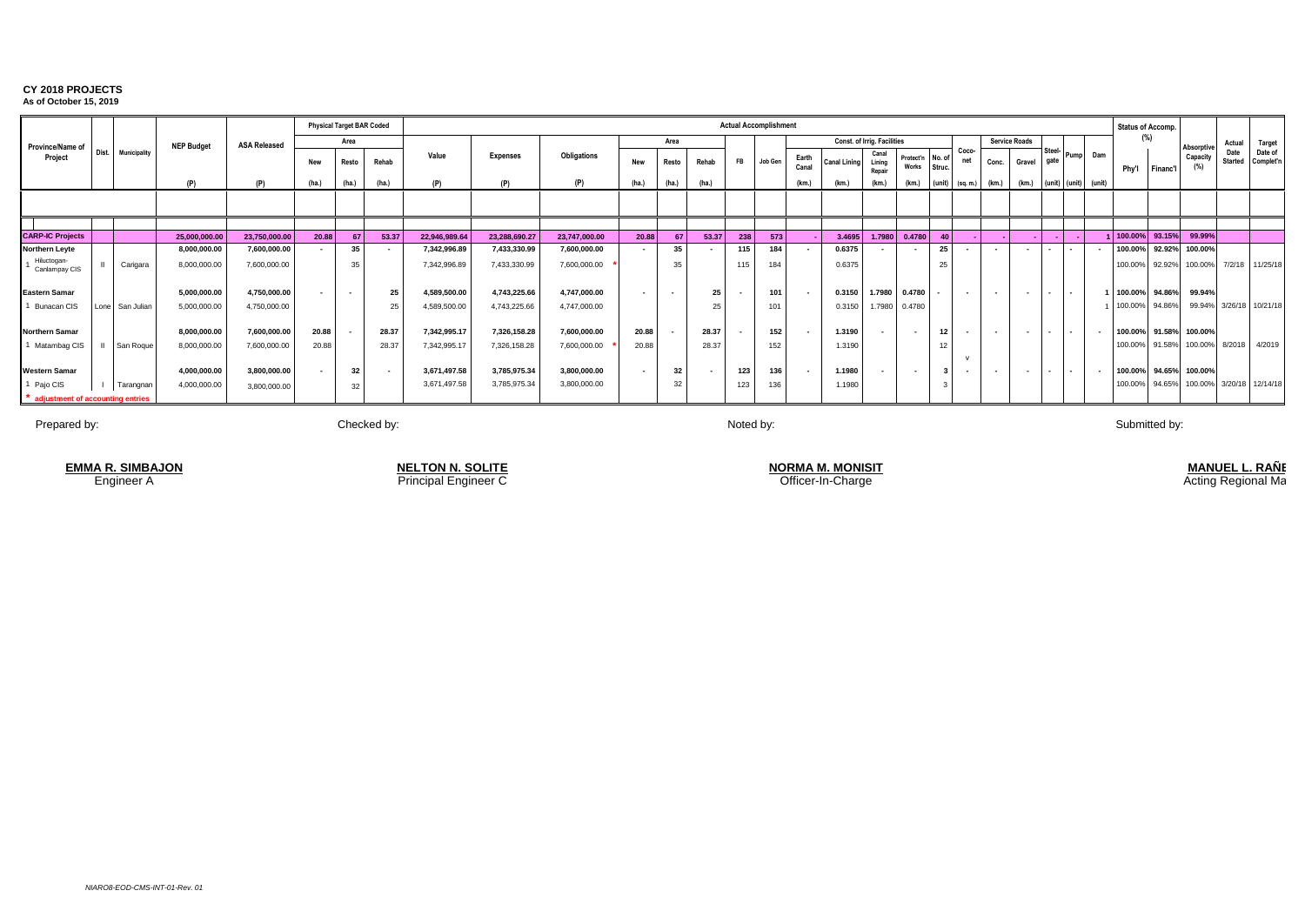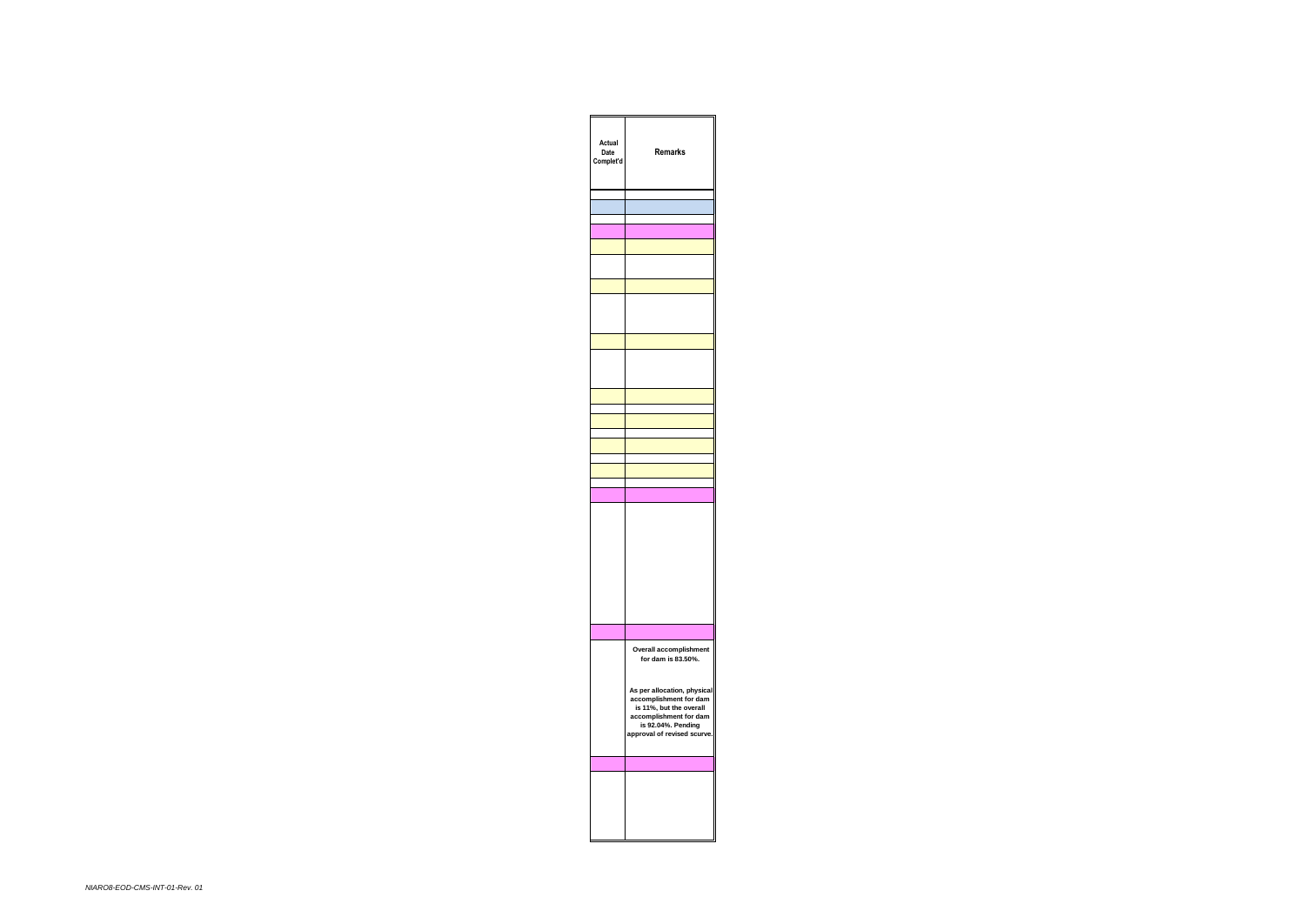| Actual<br>Date<br>Complet'd | Remarks                             |
|-----------------------------|-------------------------------------|
|                             |                                     |
|                             |                                     |
|                             |                                     |
|                             |                                     |
|                             |                                     |
|                             | On-going                            |
|                             |                                     |
| 9/5/18<br>8/4/18<br>12/6/18 | Completed<br>Completed<br>Completed |
| 8/3/18                      | Completed                           |
| 7/4/18                      | Completed                           |
| 8/10/18                     | Completed                           |
| 3/15/19                     | Completed                           |
| 10/5/18                     | Completed                           |
| 7/17/18                     | Completed                           |
| 7/4/18                      | Completed                           |
| 10/29/18                    | Completed                           |
| 9/18/18                     | Completed                           |
| 7/9/18                      | Completed                           |
| 8/6/18                      | Completed                           |
| 7/7/18                      | Completed                           |
| 7/9/18                      | Completed                           |
| 6/11/18                     | Completed                           |
| 6/19/18                     | Completed                           |
| 8/4/18                      | Completed                           |
| 9/4/18                      | Completed                           |
| 7/24/18                     | Completed                           |
| 7/23/18<br>8/10/18          | Completed                           |
| 8/31/18                     | Completed                           |
| 8/18/18                     | Completed<br>Completed              |
| 7/27/18                     | Completed                           |
| 6/14/19                     | Completed                           |
| 8/6/18                      |                                     |
|                             | Completed                           |
| 8/1/18                      | Completed                           |
| 1/31/19                     | Completed                           |
| 7/7/18                      | Completed                           |
| 7/8/18                      | Completed                           |
| 9/10/18                     | Completed                           |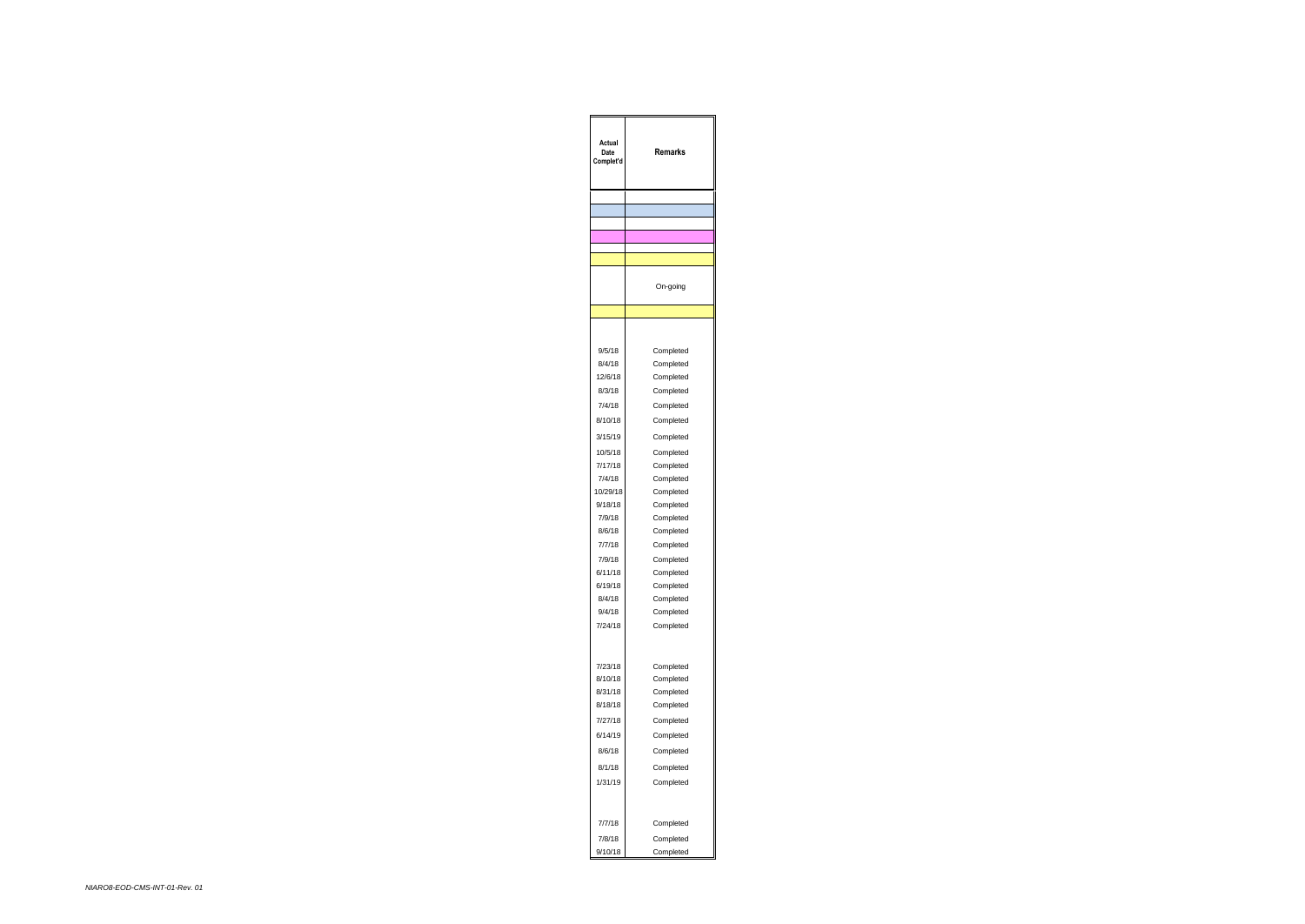| Actual<br>Date<br>Complet'd                                       | Remarks                                                                                                                                   |
|-------------------------------------------------------------------|-------------------------------------------------------------------------------------------------------------------------------------------|
| 6/4/18                                                            | Completed                                                                                                                                 |
| 11/8/18                                                           | Completed                                                                                                                                 |
| 12/15/18<br>11/30/18<br>12/15/18<br>5/15/19<br>10/1/18<br>3/31/19 | Completed<br>Completed<br>Completed<br>Completed<br>Completed<br>On-going<br>Completed                                                    |
| 10/26/18                                                          | Completed                                                                                                                                 |
| 8/31/18                                                           | Completed                                                                                                                                 |
| 8/31/18                                                           | Completed                                                                                                                                 |
| 8/15/19                                                           | Completed                                                                                                                                 |
| 9/26/18                                                           | Completed                                                                                                                                 |
| 1/15/19                                                           | Completed                                                                                                                                 |
| 9/25/18                                                           | Completed                                                                                                                                 |
| 10/22/18                                                          | Completed                                                                                                                                 |
| 9/19/18                                                           | Completed                                                                                                                                 |
| 9/24/18                                                           | Completed                                                                                                                                 |
| 8/4/18                                                            | Completed                                                                                                                                 |
| 8/24/18                                                           | Completed                                                                                                                                 |
| 8/21/18                                                           | Completed                                                                                                                                 |
| 6/19/18                                                           | Completed                                                                                                                                 |
| 6/11/18                                                           | Completed                                                                                                                                 |
| 6/18/18                                                           | Completed                                                                                                                                 |
| 6/14/18                                                           | Completed                                                                                                                                 |
| 3/29/19<br>11/30/18<br>3/29/19<br>11/27/18<br>12/15/18            | Completed<br>Completed<br>Suspended due to water<br>delivery<br>Completed<br>Completed<br>Suspended due to water<br>delivery<br>Completed |
| 11/30/18                                                          | Completed                                                                                                                                 |
| 7/2/19                                                            | Completed                                                                                                                                 |
| 11/30/18<br>11/30/18<br>11/30/18                                  | Suspended due to water<br>delivery<br>Completed<br>Completed<br>Completed<br>Suspended due to water<br>deliver                            |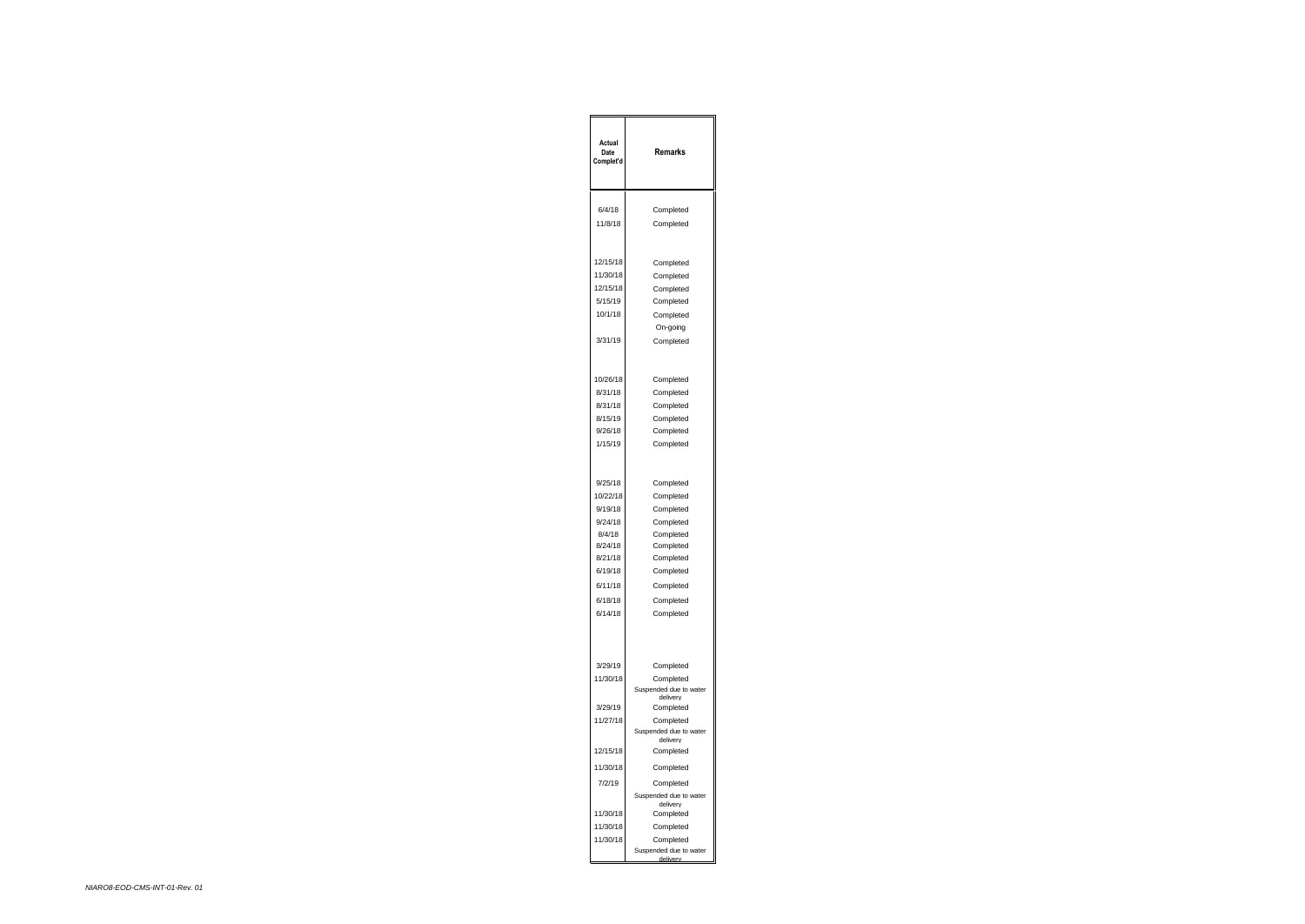| Actual<br>Date<br>Complet'd | Remarks                            |
|-----------------------------|------------------------------------|
|                             |                                    |
| 11/30/18                    | Completed                          |
| 2/24/19                     | Completed                          |
| 2/28/19                     | Completed                          |
| 3/27/19                     | Completed                          |
| 5/26/19                     | Completed                          |
| 2/28/19                     | Completed                          |
| 4/30/19                     | Completed                          |
| 2/28/19                     | Completed                          |
| 2/27/19                     | Completed                          |
| 2/27/19                     | Completed                          |
| 9/18/18                     | Completed                          |
| 5/19/19                     | Completed                          |
| 5/9/19                      | Completed                          |
| 1/7/19                      | Completed                          |
| 5/6/19                      | Completed                          |
| 2/4/19                      | Completed                          |
| 4/10/19                     | Completed                          |
| 12/18/18                    | Completed                          |
| 12/20/18                    | Completed                          |
| 9/7/18                      | Completed                          |
|                             |                                    |
|                             | Suspended due to water<br>delivery |
|                             | On-going                           |
|                             |                                    |
| 12/2/18                     | Completed                          |
|                             |                                    |
| 2/28/19                     | Completed                          |
|                             | On-going                           |
|                             |                                    |
|                             |                                    |
| 4/12/19                     | Completed                          |
| 3/12/19                     | Completed                          |
| 12/20/18                    | Completed                          |
| 3/26/19                     | Completed                          |
| 10/19/18                    | Completed                          |
| 10/4/18                     | Completed                          |
| 5/14/19<br>11/19/18         | Completed<br>Completed             |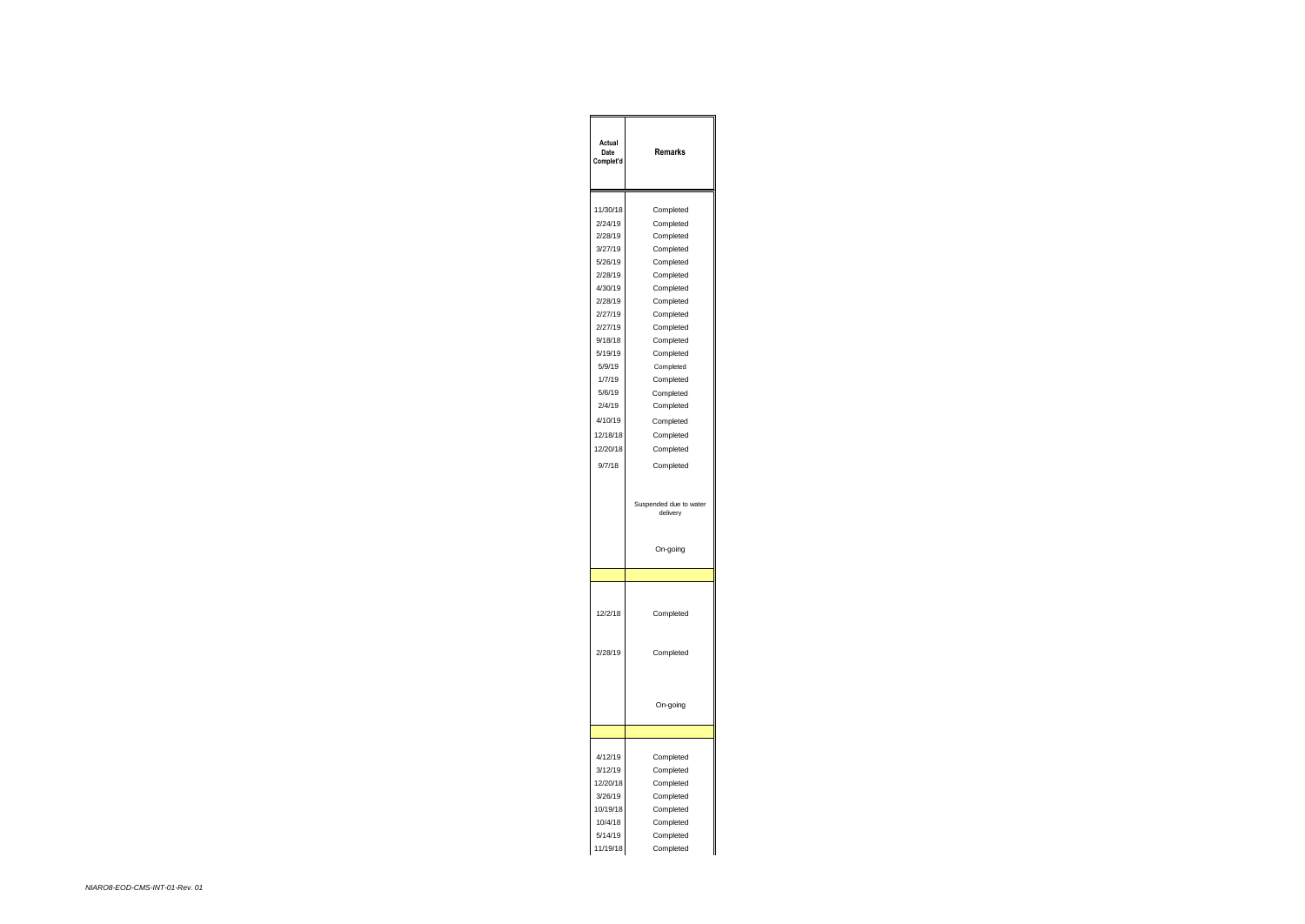| Actual<br>Date<br>Complet'd              | Remarks                                                                                                                                                                  |
|------------------------------------------|--------------------------------------------------------------------------------------------------------------------------------------------------------------------------|
| 1/30/19                                  | Completed                                                                                                                                                                |
| 12/9/18                                  | Completed                                                                                                                                                                |
| 2/16/19<br>6/15/19<br>2/20/19            | Completed<br>Completed<br>Completed                                                                                                                                      |
| 3/13/19<br>12/14/18<br>10/12/18          | Completed<br>Completed<br>Completed                                                                                                                                      |
| 6/30/19<br>5/15/19<br>8/31/19<br>9/29/19 | On-going<br>Completed<br>Completed<br>On-going<br>On-going<br>Completed<br>Completed                                                                                     |
| 7/31/18<br>7/31/18<br>2/15/19<br>7/6//19 | Completed<br>Proj suspended due to<br>difficulty in hauling<br>Suspended<br>Completed<br>Completed<br>Completed<br>Suspended                                             |
| 12/7/18<br>7/18/19<br>6/19/18            | On-going<br>Completed<br>Completed<br>Completed                                                                                                                          |
|                                          |                                                                                                                                                                          |
| 6/30/19<br>8/16/19<br>5/28/19            | 1 contract ongoing & 1<br>contract uspended due to<br>water delivery & extension of<br>cropping operation<br>Completed<br>Completed<br>Completed<br>On-going<br>On-going |
| 2/28/19                                  | Completed                                                                                                                                                                |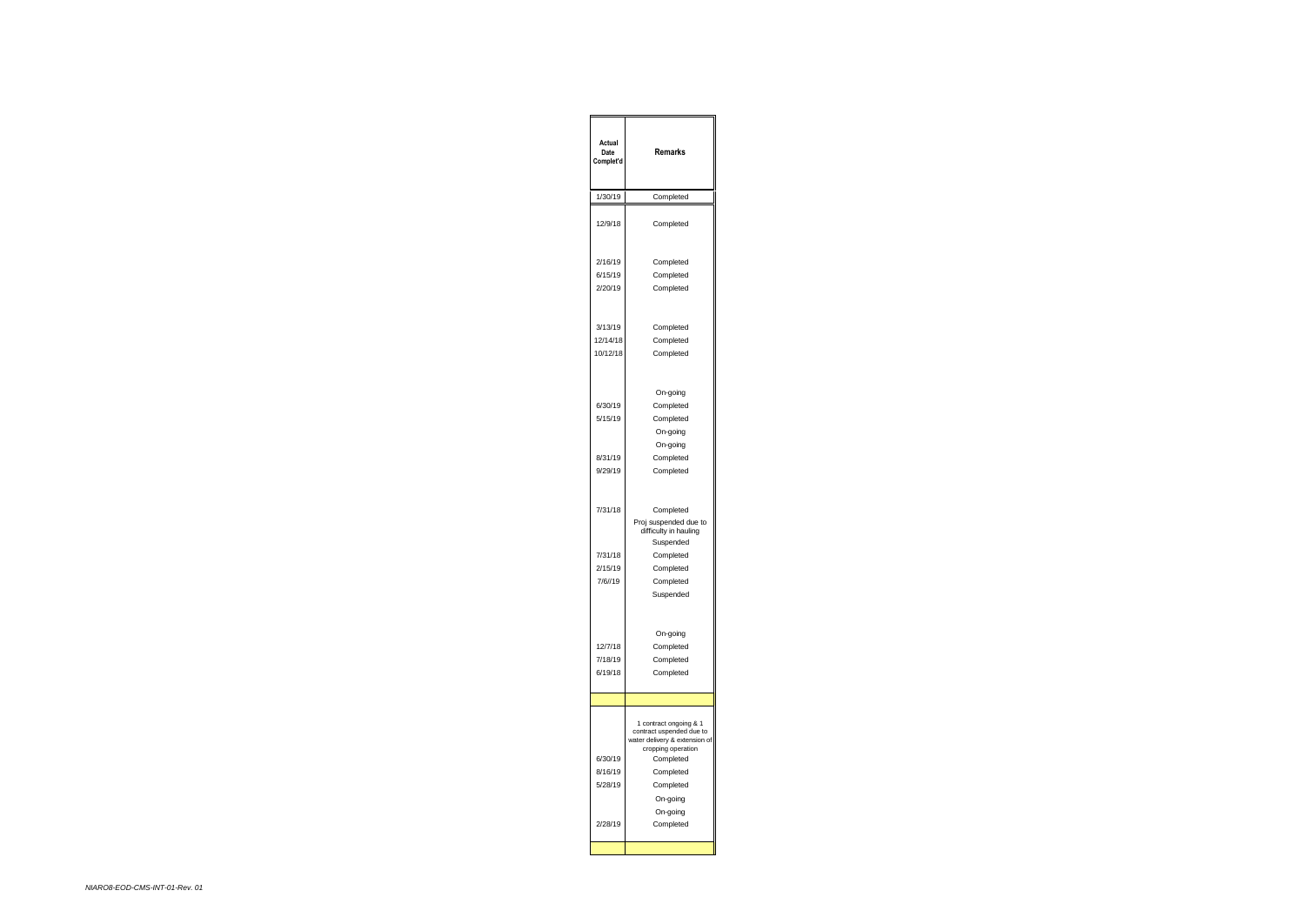| Actual<br>Date<br>Complet'd                             | Remarks                                                                                                                                                                                                                                                                                                                                                                                                                                                                                                                                                                                                                                                                                                                                                                                         |
|---------------------------------------------------------|-------------------------------------------------------------------------------------------------------------------------------------------------------------------------------------------------------------------------------------------------------------------------------------------------------------------------------------------------------------------------------------------------------------------------------------------------------------------------------------------------------------------------------------------------------------------------------------------------------------------------------------------------------------------------------------------------------------------------------------------------------------------------------------------------|
| 3/18/19                                                 | Completed                                                                                                                                                                                                                                                                                                                                                                                                                                                                                                                                                                                                                                                                                                                                                                                       |
| 11/21/18<br>11/27/18<br>11/21/18<br>11/24/18<br>9/12/18 | Completed<br>Completed<br>Completed<br>Completed<br>Completed                                                                                                                                                                                                                                                                                                                                                                                                                                                                                                                                                                                                                                                                                                                                   |
|                                                         | Suspended<br>On-going<br>On-going<br>On-going                                                                                                                                                                                                                                                                                                                                                                                                                                                                                                                                                                                                                                                                                                                                                   |
|                                                         | On-going<br>The project has taken off on Ja<br>ń<br>w/ the initial construction of<br>2017<br>the irrig. Facilities component<br>w/c is now suspended due to an<br>anticipated problem in the dam<br>foundation.<br>As per agreement arrived during<br>the Proj. Performance<br>Assessment, the Region will<br>request for realignment of the<br>CY 2017 & 2018 funding alloc,<br>respectively, to Gandara IP-<br>Nalihugan Area, another sub<br>project within the Gandara IP in<br>CY 2019.<br>To date the outputs of DED by<br>the region for this project had<br>been forwarded to NIA-CO.<br>While said documents are unde<br>review, the IMO has started<br>other relatedactivities for POW<br>preparation in anticipation of<br>programming Gandara IP-<br>Nalihugan Area starting 2019. |
|                                                         | As per allocation, physical<br>accomplishment for dam is<br>0%, but the overall<br>accomplishment for dam is<br>63.23%. Irrig. Facilities is<br>100% completed.                                                                                                                                                                                                                                                                                                                                                                                                                                                                                                                                                                                                                                 |
|                                                         | Overall accomplishment<br>for dam is 83.50%                                                                                                                                                                                                                                                                                                                                                                                                                                                                                                                                                                                                                                                                                                                                                     |
|                                                         | As per allocation, physical<br>accomplishment for dam is<br>11%, but the overall<br>accomplishment for dam is<br>92.04%. Pending approval of                                                                                                                                                                                                                                                                                                                                                                                                                                                                                                                                                                                                                                                    |